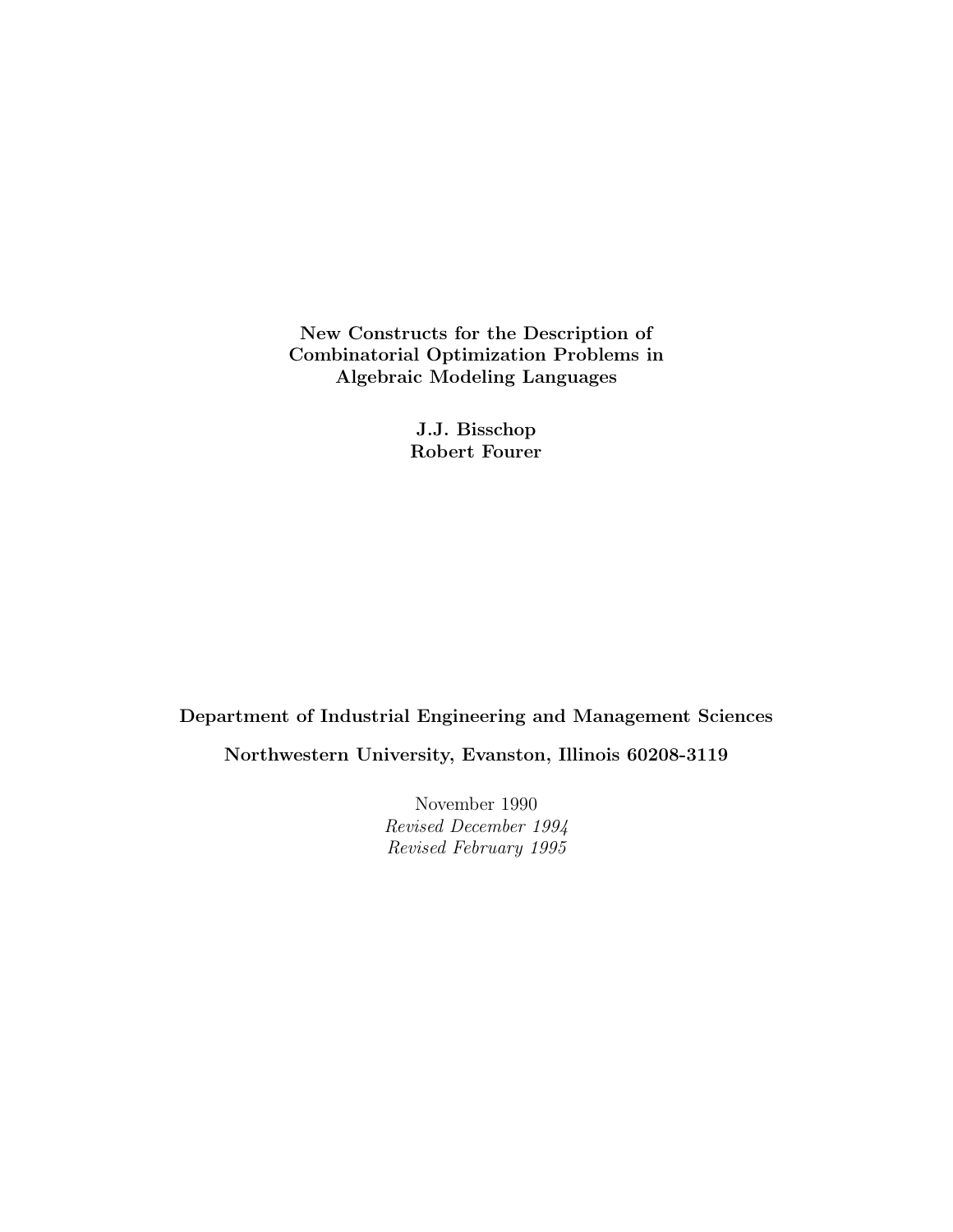# *ABSTRACT*

Algebraic languages are at the heart of many successful optimization modeling systems, yet they have been used with only limited success for combinatorial (or discrete) optimization. We show in this paper, through a series of examples, how an algebraic modeling language might be extended to help with a greater variety of combinatorial optimization problems. We consider specifically those problems that are readily expressed as the choice of a subset from a certain set of objects, rather than as the assignment of numerical values to variables. Since there is no practicable universal algorithm for problems of this kind, we explore a hybrid approach that employs a general-purpose subset enumeration scheme together with problem-specific directives to guide an efficient search.

## Published as:

J.J. Bisschop and Robert Fourer, New Constructs for the Description of Combinatorial Optimization Problems in Algebraic Modeling Languages. *Computational Optimization and Applications* **6** (1996) 83–116.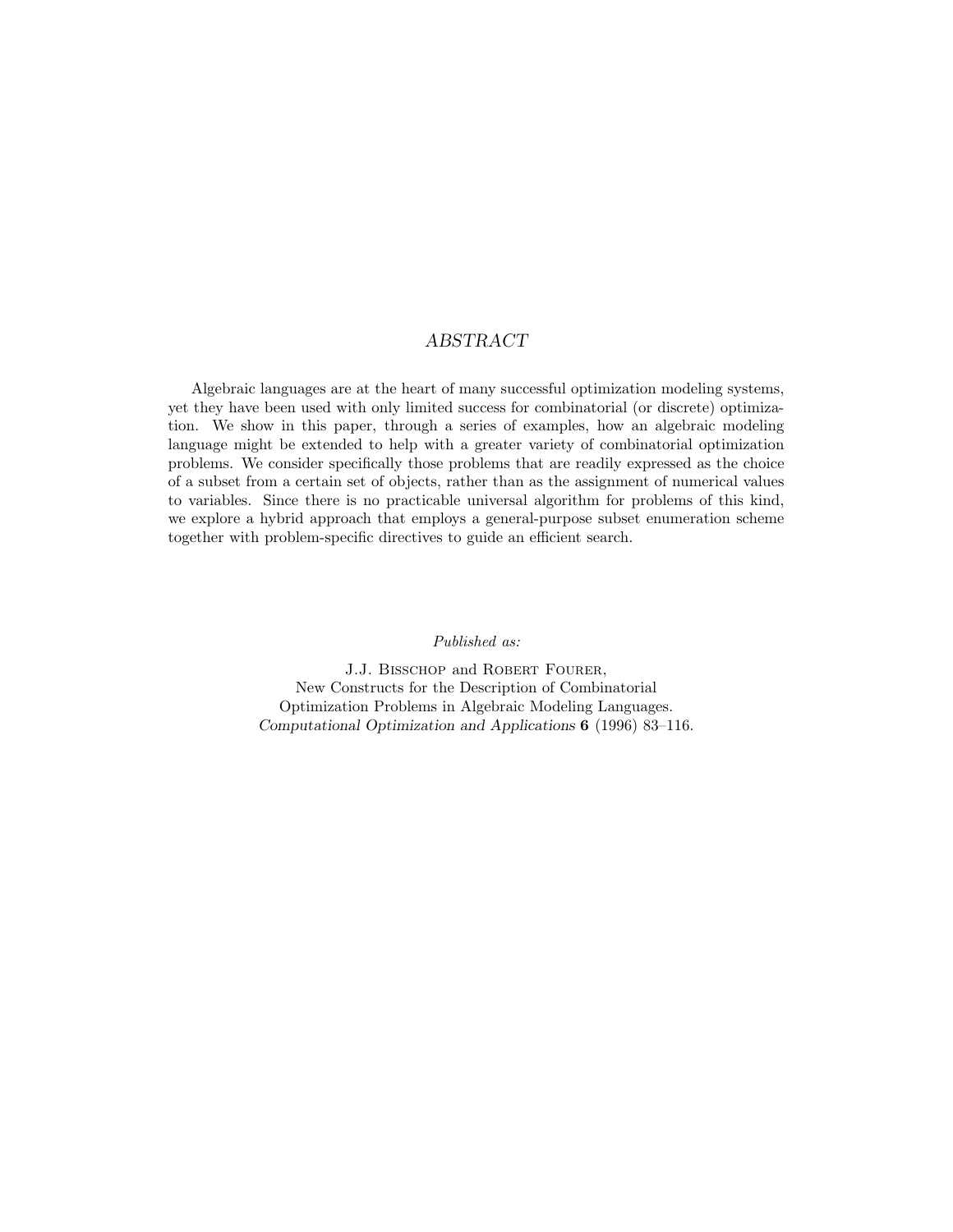# **1. Introduction**

Algebraic modeling languages provide a natural and familiar means of describing mathematical programming models to computer systems. These languages express the objective function as an algebraic expression in parameters and variables, and the constraints similarly as algebraic equations and inequalities.

Algebraic languages are at the heart of many successful optimization modeling systems, including AIMMS [2], AMPL [13, 14], GAMS [3, 4], LINGO [34], and MPL [32]. Much of the popularity of these systems can be regarded as deriving from two strengths that algebraic languages possess.

First, although originally developed for linear programming, algebraic modeling languages can be extended in a natural way to describe other important problem classes. Thus they have long been widely used in nonlinear and integer programming, and more recently have been extended in useful ways for network flow optimization [2, 11] and for complementarity problems [9, 10, 41].

Second, although the problems that can be described by an algebraic modeling language vary greatly in structure and origin, they can be translated to a very general mathematical form for which general-purpose algorithms are available. As a result, optimization systems based on algebraic languages can reliably solve many different problem types without much direction from the user.

These advantages notwithstanding, there remains one very important area of mathematical programming in which algebraic modeling languages have had only limited success: combinatorial (or discrete) optimization. The key obstacle in this case is not a matter of language generality — as we will show in this paper — but is rather a lack of generalpurpose algorithms. The preponderance of research in combinatorial optimization has been concerned with narrowly targeted algorithms for which performance bounds can be derived, and with heuristics tailored for particular problem classes. Both complexity theory and computational experience suggest, moreover, that efficient general-purpose algorithms for combinatorial optimization are unlikely to exist.

The only major success of algebraic modeling languages in combinatorial optimization has been for those problems that can be formulated as linear integer programs. These can be translated to a general mathematical form suitable for input to sophisticated implicit enumeration (or branch-and-bound) procedures. With sufficient attention to the tightness of the formulation and the parameters of the enumeration scheme, general-purpose packages can achieve acceptable results for many kinds of problems. Even so, useful information is often lost in a model's translation from its original formulation to a solvable formulation in terms of integer decision variables. Without this information, the model is harder to understand, and often the problem is harder to solve.

Many other instances of combinatorial optimization cannot be reliably or efficiently solved through any general-purpose integer programming approach. This is the case for problems as elementary as minimum spanning tree, and as famous as traveling salesman, as well as much more complicated problems in network design, routing, and packing. Successful attacks on problems of these kinds have relied on highly problem-specific software, either written from scratch or built on top of general-purpose branch-and-bound and linear programming libraries such as CPLEX [7] and OSL [23]. Algebraic modeling languages have been of very limited help here.

The aim of this paper is to show, through a series of examples, how an algebraic modeling language might be extended to help with a greater variety of combinatorial optimization problems. We specifically consider those problems that are readily expressed as the choice of a subset from a certain set of objects, rather than as the assignment of numerical values to variables. This broad class, which includes some problems that can be expressed usefully (though less naturally) as integer programs and others that cannot, is not amenable to any known algorithmic procedure that is both general and efficient. We thus explore a hybrid approach that employs a general-purpose subset enumeration scheme, together with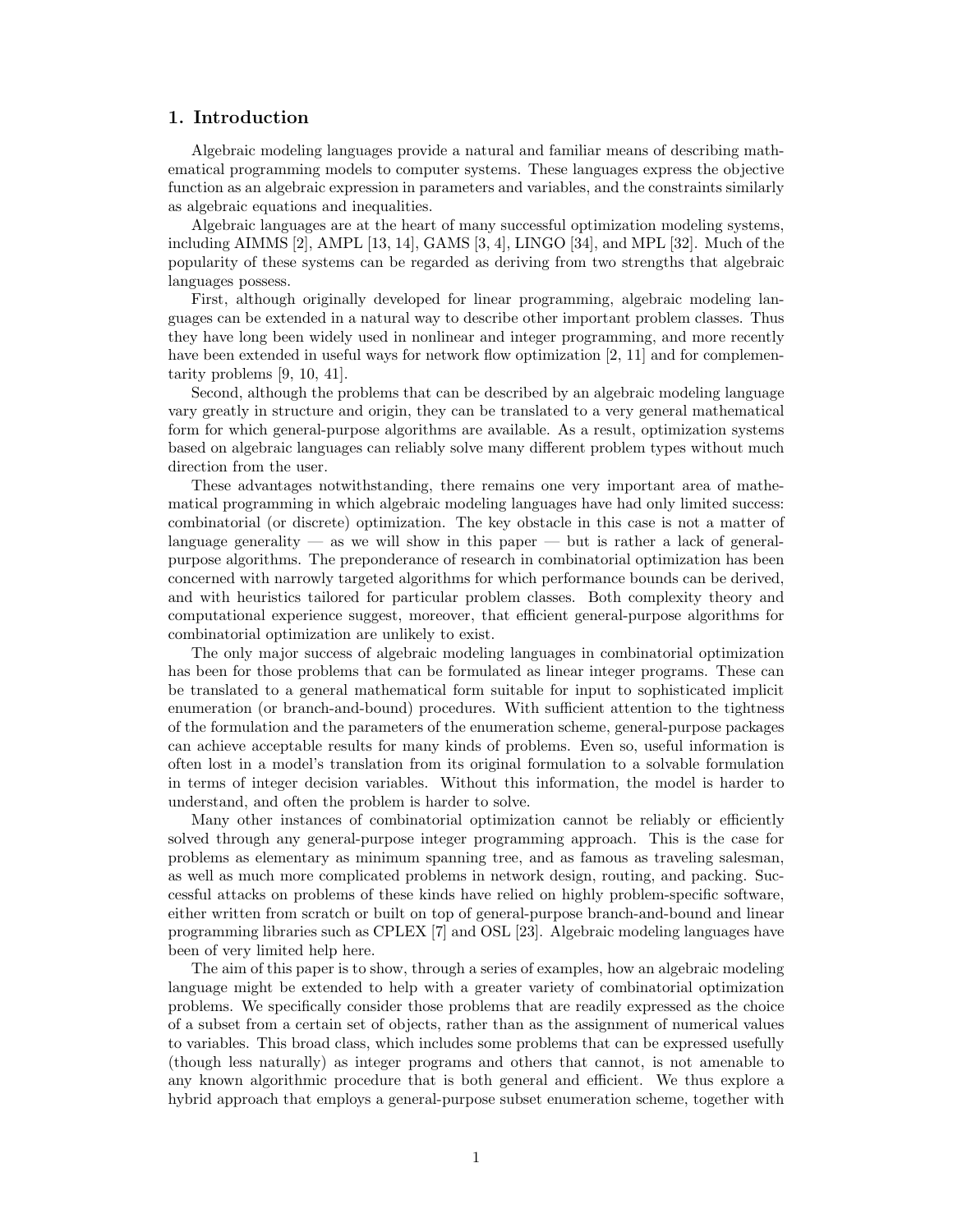problem-specific directives to guide an efficient search for an optimal subset.

To introduce the fundamentals of our approach, we use in Section 2 a very simple knapsack example. Then in Section 3 we discuss general-purpose subset enumeration schemes in more detail. Sections 4 and 5 are devoted to two examples that exhibit more complex features: a budgeted traveling salesman problem that requires a choice of an ordered subset, and a bulk loading problem for which a subset must be selected in a certain way from a set of pairs.

Our work represents only a start in this area. Considerable research and development remains to be done before modeling languages for combinatorial optimization attain the same success as languages for other areas of mathematical programming. In Section 6 we seek to place our current ideas into perspective, by describing and contrasting a variety of approaches to the design of modeling systems for combinatorial optimization. We consider algebraic modeling languages that may accommodate a broader range of logical and combinatorial expressions — through automatic translation to integer programs, or extension of current branch-and-bound schemes — as well as alternative logic-based and network-based model representations. We conclude by suggesting the circumstances in which the approach that we set forth in this paper is most likely to be successful.

# **2. A Simple Knapsack Problem**

This section introduces our ideas through the use of a very simple knapsack problem. We begin by contrasting the problem's integer programming formulation with its more natural formulation in terms of optimization over subsets. We then describe general principles of subset enumeration that can be applied in solving the subset formulation directly. Finally, we propose directives to guide fathoming, bounding and search strategy for an implicit enumeration of subsets, and describe some updating directives that may streamline the enumeration's description and operation.

Our illustrations throughout this paper are based on the AMPL modeling language [13, 14]. We show in particular the symbolic parts of AMPL models, which declare the relevant sets and parameters and provide a general algebraic formulation. In practice the modeler would also supply set and parameter data to define individual problem instances to be solved.

#### **Formulations**

Given a collection of objects  $i \in S$  having weights  $w_i > 0$  and values  $v_i > 0$ , we want to find the most valuable subset whose total weight does not exceed a given "knapsack" capacity *W*.

A standard algebraic integer programming formulation for this problem defines a variable  $x_i$  to be 1 if object *i* is included in the subset, or 0 otherwise. Then it suffices to

$$
\begin{array}{ll}\text{Maximize} & \sum_{i \in \mathcal{S}} v_i x_i\\ \text{Subject to} & \sum_{i \in \mathcal{S}} w_i x_i \leq W \end{array}
$$

We can dispense with the zero-one variables, however, by instead expressing the problem as one of optimizing over all subsets  $\mathcal{T} \subseteq \mathcal{S}$ :

$$
\begin{array}{ll}\n\text{Maximize} & \sum_{i \in \mathcal{T}} v_i \\
\text{Subject to} & \sum_{i \in \mathcal{T}} w_i \leq W\n\end{array}
$$

This is arguably a superior description of the problem, since it more directly says what was originally intended.

It is easy to transcribe the algebraic integer programming formulation of the knapsack problem to a model in the AMPL language, as shown in Figure 2–1; the AMPL set OBJECTS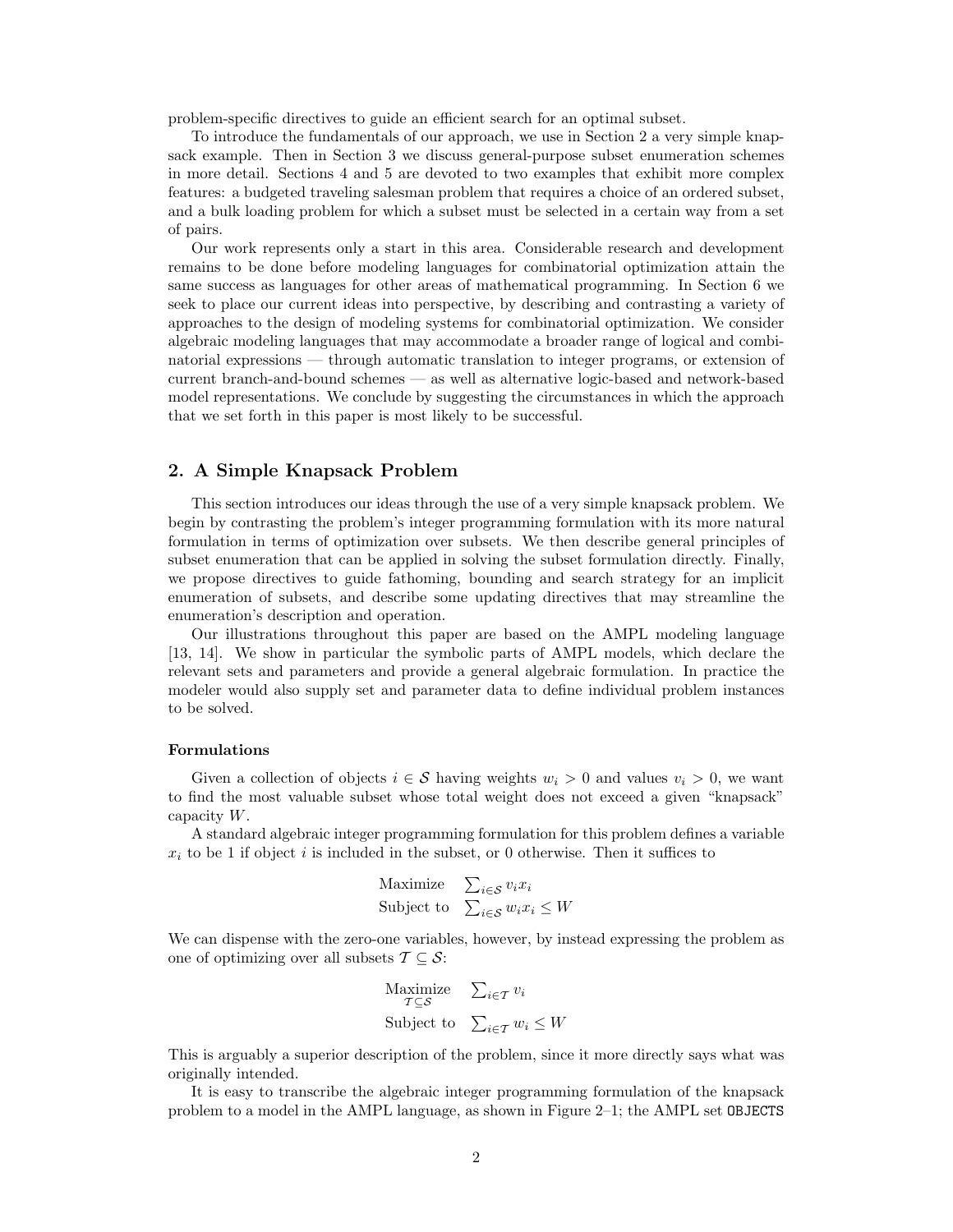```
set OBJECTS;
param value {OBJECTS} > 0;
param weight {OBJECTS} > 0;
param capacity > 0;
var X {OBJECTS} logical;
maximize Total_Value: sum {i in OBJECTS} value[i] * X[i];
subject to Weight_Limit:
     sum {i in OBJECTS} weight[i] * X[i] <= capacity;
```
**Figure 2–1.** *An integer programming formulation of the knapsack problem,* in the AMPL algebraic modeling language.

```
set OBJECTS;
param value {OBJECTS} > 0;
param weight {OBJECTS} > 0;
param capacity > 0;
var_set Knapsack within OBJECTS;
maximize Total_Value: sum {i in Knapsack} value[i];
subject to Weight_Limit:
     sum {i in Knapsack} weight[i] <= capacity;
```
**Figure 2–2.** *A decision-set formulation of the knapsack problem,* using the proposed new var set declaration.

plays the role of  $S$  in our formulation. Currently AMPL has no way to describe a maximization over subsets, however, rather than over values of variables. For this purpose we propose to introduce a var\_set declaration such as the following:

```
var_set Knapsack within OBJECTS;
```
This says that Knapsack is a subset of OBJECTS, whose membership is to be determined. It may be regarded as a *decision set*, in contrast to the decision variables  $X[i]$  of the conventional formulation.

The decision set Knapsack plays the role of  $\mathcal T$  in our mathematical formulation. Thus the full alternative AMPL model can be written as shown in Figure 2–2. Aside from the introduction of the var\_set declaration, the same AMPL syntactic forms and semantic conventions are employed.

Although this second AMPL formulation is easier to write and understand, it is harder to translate and solve. As one possibility, the language translator could convert it automatically to a zero-one integer programming problem, which could then be submitted to a standard branch-and-bound solver. While it is clear how to make such a transformation in this very simple case, however, formulations using var\_set do not in general admit any usefully concise and tight equivalents in terms of integer variables, let alone equivalents that can be generated automatically. Examples of more challenging var\_set declarations are considered in Sections 4 and 5.

As an alternative, we imagine that the user is given the option of specifying an implicit enumeration scheme tailored to the var\_set in the problem at hand. This scheme is described by additional directives that use AMPL constructs, but that are not part of the model description itself.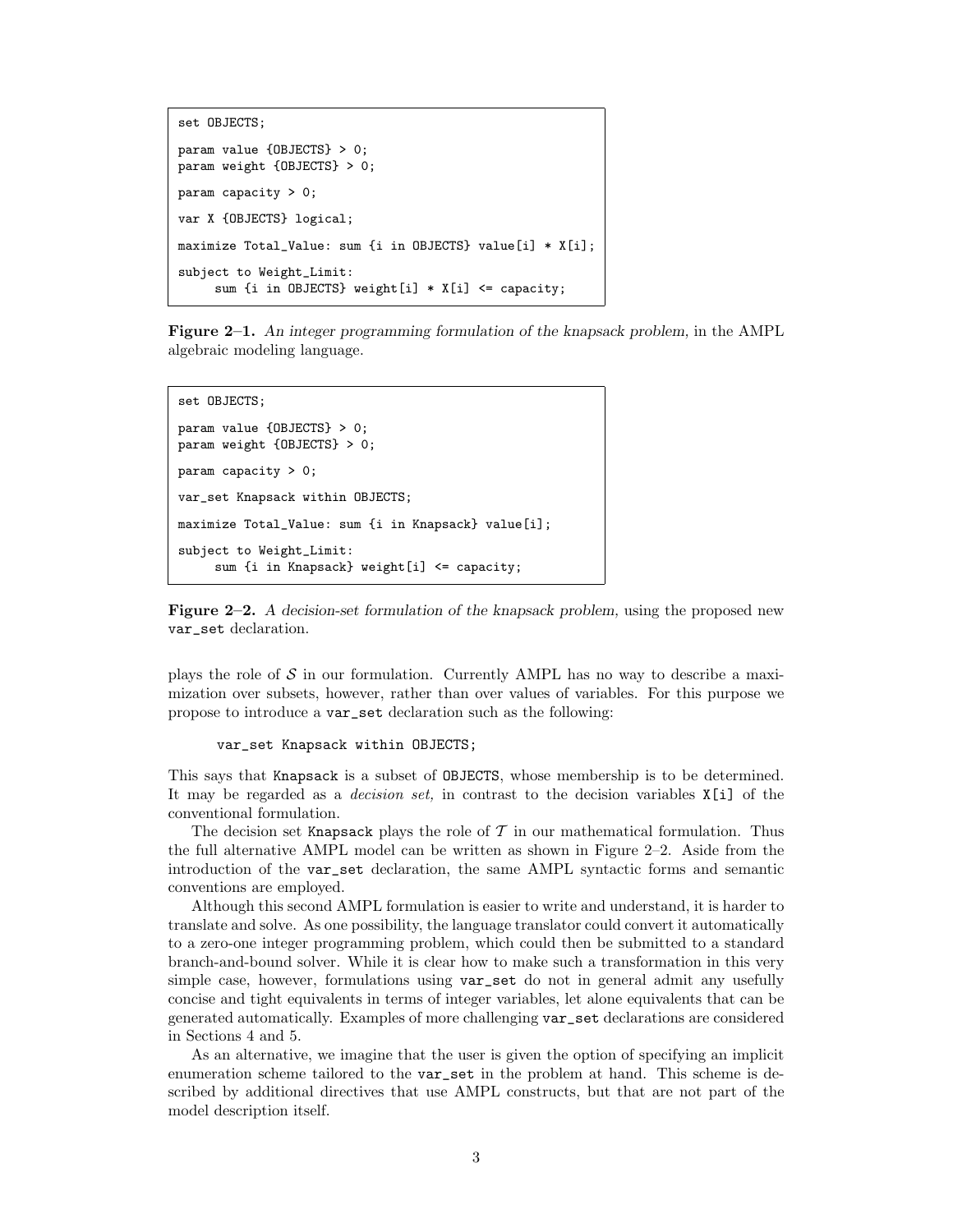#### **Search principles**

To motivate the directives that we will propose, we begin by considering how the subsets of a given set may be enumerated in a systematic way. There is more than one approach to such an enumeration, but for now we imagine that a tree-structured collection of the subsets is "built up" from the empty set. Thus we start with a tree that consists of only a root node:

$$
\{\}_{\{a,b,c,d\}}
$$

We associate two sets with each node: a *build set* that is one of the subsets that has been built up, and a free set of objects available to be added (shown in small type). Thus the above diagram shows that the build set associated with the root is the empty set, while the free set is initially the whole set  $\{a, b, c, d\}.$ 

To create the first child of the root, an object is chosen from the free set (by some appropriate rule, as explained later). Suppose that we choose *a*. Then the build set of the child becomes the set {*a*}:

$$
\{ \} \{ b, c, d \}
$$
\n
$$
\{ a \} \{ b, c, d \}
$$

Object *a* is removed from the the root's free set, which becomes also the free set of the child.

We can next choose an object in either of two ways. If we choose, say, *b* from the free set of the root, we create a second child at depth one:

$$
\begin{array}{c}\n\{\n\}_{\{c,d\}} \\
\downarrow \\
\{\na\}_{\{b,c,d\}}\n\end{array}
$$

The build set of this child becomes  ${b}$ , and *b* is removed from the root's free set, which becomes also the free set of the new child. We may also choose *b* from the free set of the first child, in which case a child at depth 2 is created:

$$
\{a,b\}_{\{c,d\}} \qquad \{a,b\}_{\{c,d\}}
$$

The associated build set is  $\{a, b\}$ ; object *b* is removed from the free set of the parent at depth 1, and the resulting set also becomes the free set of the new child.

Subsequent steps proceed similarly. An object is chosen from the free set of some existing node. A new child of that node is created, with a build set equal to the parent's build set plus the chosen object. The chosen object is then removed from the parent's free set, which becomes also the child's free set.

By continuing this process until all free sets are empty, we construct a tree such as the one depicted in Figure 2–3. Different priorities for creating new branches and nodes give rise to somewhat different trees, but all have the same essential properties. Each node is associated with one of the subsets of {*a, b, c, d*}, and the nodes at depth *k* represent all the subsets of *k* objects. The tree is asymmetric because the ordering of the objects within subsets is inessential. (We will observe in Section 3 how this search tree can be regarded as a special case of the standard binary branch-and-bound tree.)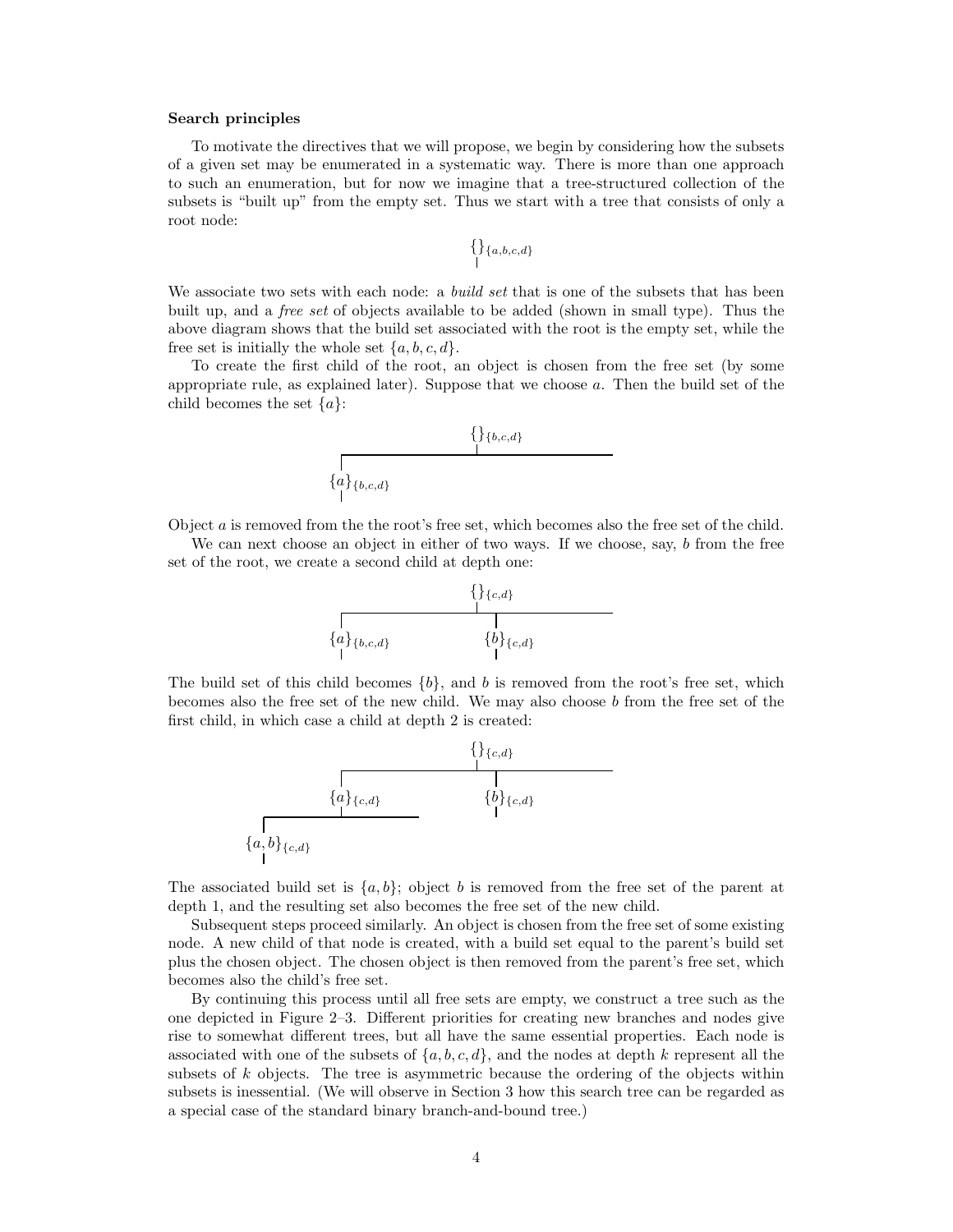

**Figure 2–3.** A search tree for all subsets of  $\{a, b, c, d\}$ . This particular tree is realized when *a* is given highest priority, *b* is given next-highest priority, and so forth.

Based on the construction of this sort of tree, we can design an explicit enumeration algorithm to solve any optimization problem over subsets. Upon the creation of each new node, the associated build set is evaluated for feasibility and (if feasible) for objective value, and it is saved as the incumbent if it gives a better objective than any subset previously seen. The branching priority is irrelevant, since we require only that every subset be built eventually.

A practical implicit enumeration scheme constructs the same subset tree, but with much greater care. Node and branch selection strategies, bounds on the optimal value, and other criteria are applied to greatly reduce the number of nodes actually created. As our previous remarks have suggested, however, we cannot expect to find useful general-purpose implicit enumeration criteria for combinatorial optimization problems formulated in terms of decision sets. To achieve acceptable results, the enumeration criteria must instead be designed specially for individual problem types.

We thus propose to introduce a collection of directives through which the modeler can specify problem-specific implicit enumeration criteria. These directives use many of the syntactic elements of the modeling language, but they are not part of the symbolic model or of the data. They do not change what is be solved, but rather determine how the implicit enumeration routines will search for a solution.

The remainder of this section introduces the most important directives, for the case of the knapsack problem. So that we may refer to the enumeration tree as it is built, a first directive must associate names with the build set and free set. Recall that the  $var_set$  we are enumerating is Knapsack. At any node, the build set is one of the subsets of objects that we might place in the knapsack; the free set contains the objects that are outside of the knapsack but are still eligible to be added. Thus our directive is:

```
enumerate Knapsack: build_set Inside,
                    free_set Outside;
```
The identifiers Inside and Outside will serve as generic names for the build set and free set respectively. Within our directives, they will participate in expressions like other sets of the modeling language.

#### **Fathoming**

If the weight of the build set at a node exceeds the specified capacity, then no feasible solution is associated with the node. Moreover, no feasible solution is associated with any of the node's descendants, all of which correspond to even larger build sets. Thus the node and all of the search tree below it can be removed; in the usual branch-and-bound terminology, the node can be fathomed.

The above conditions are easily converted into a directive that uses the AMPL language's terminology: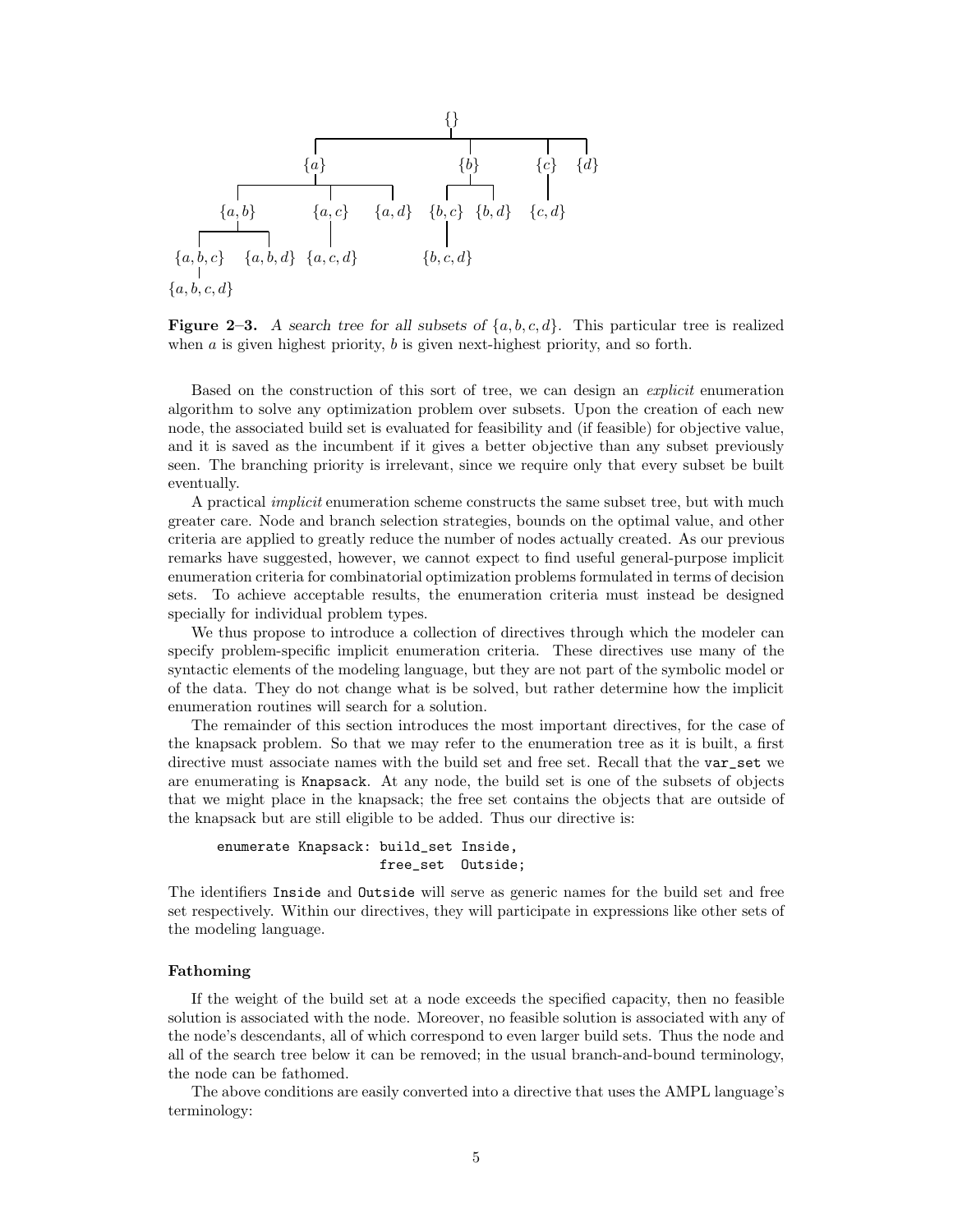fathom at child node: sum {i in Inside} weight[i] > capacity;

This is interpreted as stating that the specified feasibility condition is to be checked at each node upon its initial creation in the search tree. In the presence of such a directive, the enumeration can proceed much as before, but it will avoid generating potentially large sub-trees of infeasible solutions.

A more concise directive,

```
fathom at child node: Weight_Limit.slack < 0;
```
makes an equivalent statement, that any child node should be fathomed if its build set violates the Weight\_Limit constraint.

## **Bounding**

More powerful fathoming criteria often depend on bounding arguments. Thus it is desirable to have an alternative fathoming directive that simply gives a formula for a bound to be used.

In the case of a maximization, we seek an upper bound on the objective that may be achieved at a node or any of its descendants. For the knapsack problem, this means an upper bound on the total value of objects in a node's build set plus current free set. As an example, we may imagine that our knapsack is filled exactly to capacity by adding (to the build set) a fictitious object that has the greatest value-to-weight ratio of any in the free set. The resulting total value is an upper bound on the value that can actually be achieved by any feasible solution that adds zero or more objects from the free set to the build set.

To express this bound algebraically, we write the current total value of objects in the build set as sum {i in Inside} value[i], and the remaining capacity of the knapsack as capacity - sum  $\{i \text{ in Inside}\}$  weight $[i]$ . The largest value-to-weight ratio in the free set can be written using AMPL's iterated maximization operator: max {i in Outside} value[i] / weight[i]. Putting these together, we arrive at the following directive:

```
bound at child node:
    sum {i in Inside} value[i] +
        (capacity - sum i in Inside) weight[i]) *(max {i in Outside} value[i] / weight[i]);
```
This specifies an additional activity that is to be carried out whenever a new node is added to the tree. The bound expression is evaluated, and is compared with the objective achieved by the current incumbent solution. If the bound is less than the incumbent value, the node is fathomed.

We may prefer that the bound be computed every time a node is visited (just prior to becoming a parent) rather than only the first time. There are two reasons to favor such a strategy: the bound may decline as the free set shrinks, and the incumbent solution may increase as the enumeration proceeds. These phenomena may cause the node to be fathomed at a later visit, even though it could not be fathomed originally. To provide this option we can use the same directive, except with parent replacing child.

#### **Branch selection**

So far, we have allowed the enumeration scheme to create new nodes in any arbitrary order. We can hope to speed the implicit enumeration by providing directives to influence the ordering.

We can view branch selection as having two aspects: selection of the parent, and selection of the child. In the present example, we might want to specify a depth-first search, in which the selected parent should have the largest build set among all those available for branching. We could reasonably take the child as one that corresponds to adding an object with the largest available value-to-weight ratio.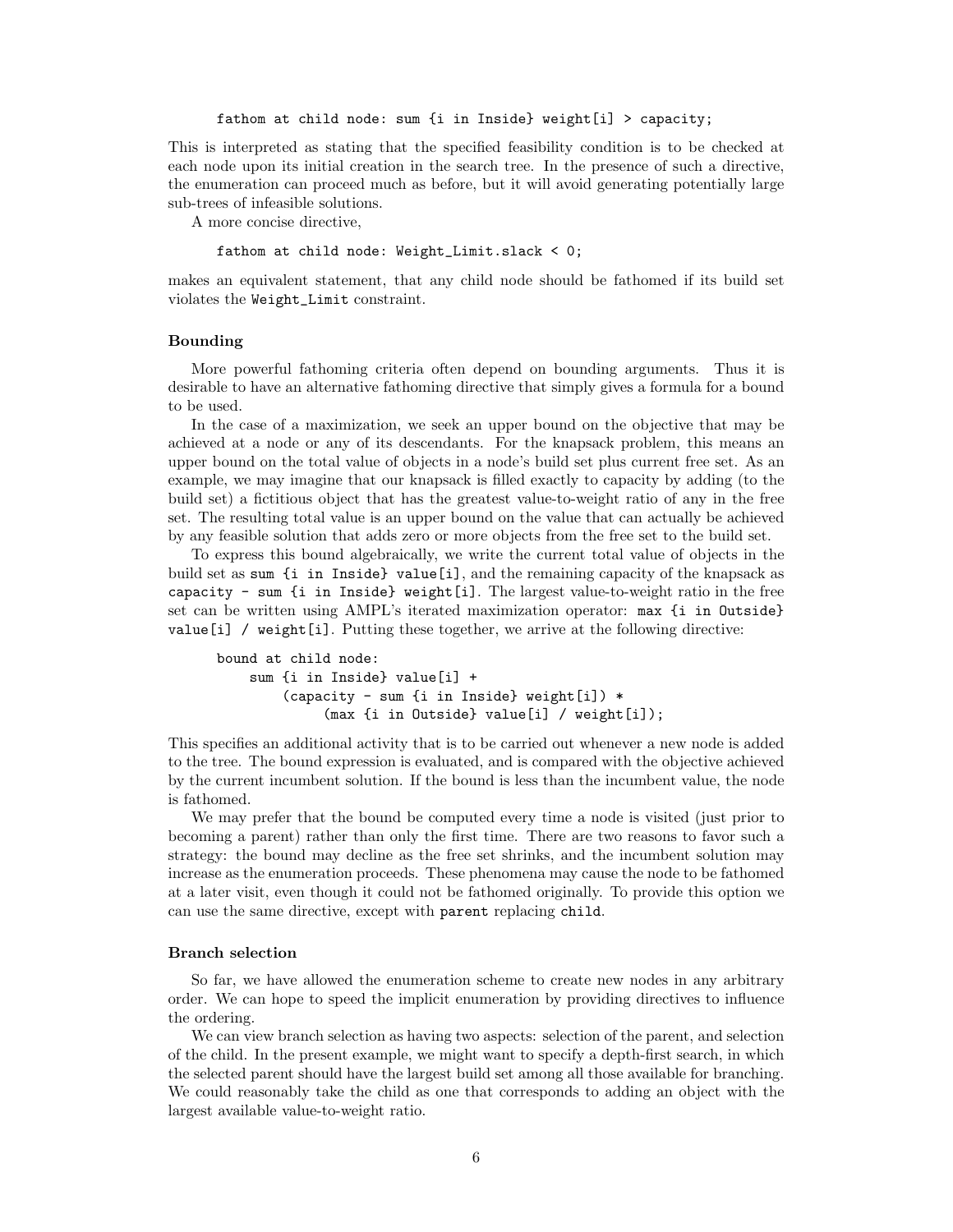To design directives for branch and node selection, we must make a few extensions to AMPL terminology. The language has a way to specify a maximum over a set (as in the bound directive above) but not over a collection of active nodes in a search tree. To distinguish the latter, we introduce a new keyword, largest, in the following directive:

select parent node: largest card {Inside};

This causes the expression card {Inside} — representing the cardinality of, or number of members in, the build set Inside — to be evaluated at each node where the free set is not yet empty. The node that has the largest such value is the one from which the search will branch.

Once a parent node is selected, it is a straightforward matter to specify the child that will be added. We need only indicate which member of the free set will be added to the build set. The following directive specifies an object having greatest ratio of value to weight:

```
select child node:
    arg max {i in Outside} value[i] / weight[i];
```
Here we have invented another AMPL construct, arg max, to return the set of objects for which the maximum is achieved. (The standard AMPL max operator returns only the value of the maximum.)

Neither of these directives necessarily specifies a node uniquely. If not, we assume that the system makes an arbitrary choice of node among the ones specified.

## **Updating**

It can be inefficient to recompute all the quantities referenced by the directives at each node. Instead, certain quantities required at a new child node can be updated from their values at the parent.

As an example, consider the expression sum {i in Inside} value[i] in the bound directive above. We can call this current\_value, and direct that it be initialized to zero at the root node (where the build set is empty):

param at root node: current\_value := 0;

Now we must say that at each new node, our sum is increased by the value of the object newly added to the build set:

```
param at child node:
   current_value := current_value + value[last(Inside)];
```
Here we employ the function last(Inside), which selects the element most recently added to the build set, Inside. In effect, we treat Inside as an AMPL ordered set, with its members being ordered in the sequence that objects were added to it.

We can similarly define cap\_avail to represent the capacity not yet used up by the build set:

```
param at root node: cap_avail := capacity;
param at child node:
    cap_avail := cap_avail - weight[last(Inside)];
```
Then our previous fathoming and bounding directives can be rewritten more concisely like this:

```
fathom at child node: cap_avail < 0;
bound at child node: current_value +
    cap_avail * (max {i in Outside} value[i] / weight[i]);
```
Besides being more efficient to carry out, these directives are easier to understand when written in this way.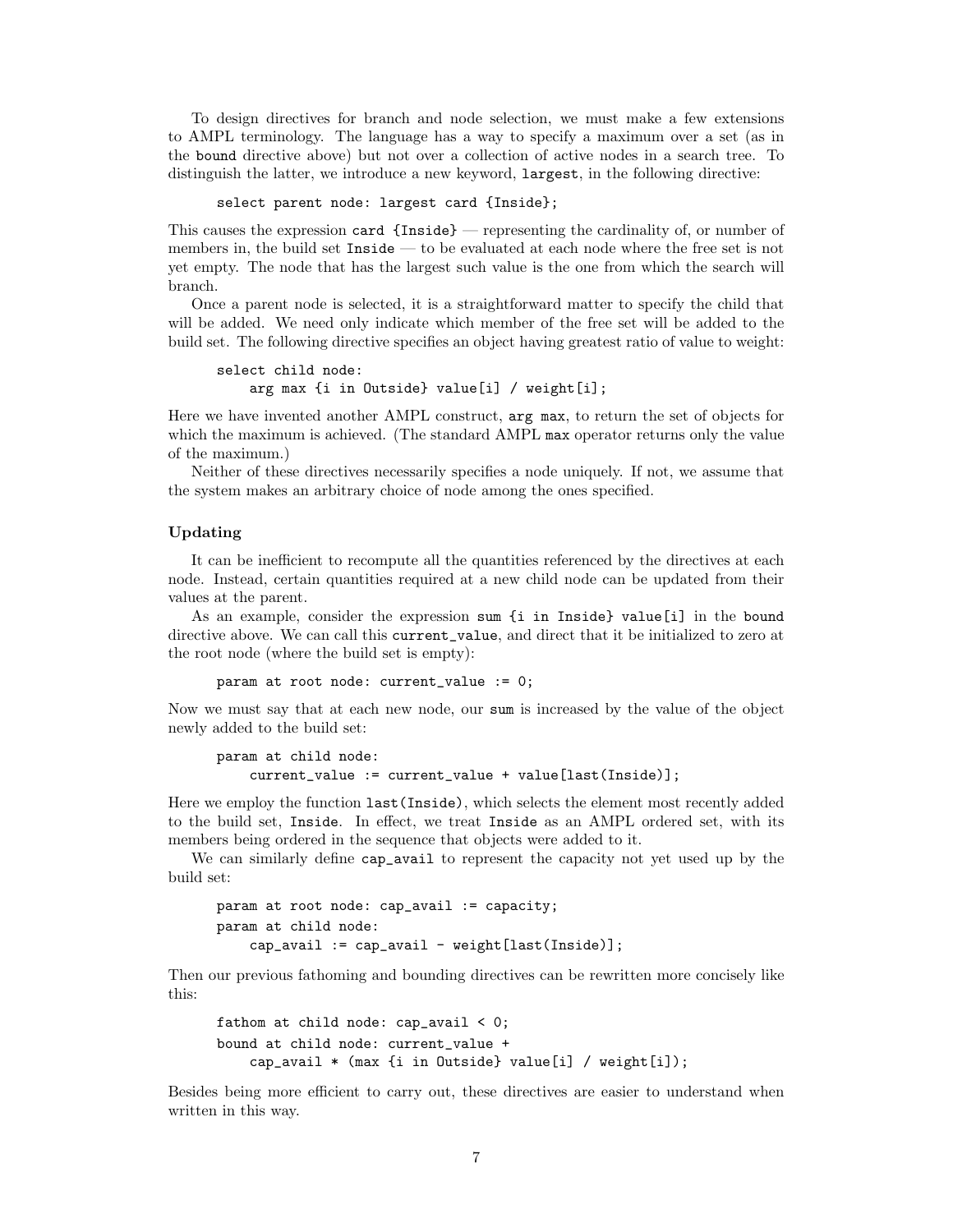## **3. Alternative Search Principles**

In the preceding knapsack example, we presented one approach to enumerating a domain of unordered subsets. We now observe that this approach embodies most of the features of the more familiar binary branch-and-bound enumeration tree. We also describe a family of enumeration schemes that are similar in spirit, but that can build from subsets other than the empty set.

#### **The branch-and-bound search**

An example of the standard branch-and-bound search tree is depicted in Figure 3–1. There are two nodes below the root: the one labeled  $\{a\}$  represents a commitment to put *a* in the chosen subset, while the one labeled  $\{a'\}$  represents a commitment not to put *a* in the subset. If we were using zero-one variables (as in the initial formulation in the previous section) we would say that nodes  ${a}$  and  ${a'}$  represent the actions of fixing the corresponding variable to 0 and to 1.

Below  ${a}$  are a pair of nodes,  ${a,b}$  and  ${a,b'}$ , which represent a commitment to add or not add *b* to the subset; and similarly below  $\{a'\}$  are nodes  $\{a', b\}$  and  $\{a', b'\}$ . At the *k*th level there are  $2^k$  subsets, representing all possibilities for choosing  $k$  of the set members, or equivalently for fixing *k* of the 0–1 variables.

It is easy to see how the binary tree of Figure 3–1 can be "collapsed" to a subset tree like that in Figure 2–3. First drop the  $a'$ ,  $b'$ , etc. from the node labels, so that for example  $\{a, b\}$ ,  $\{a, b'\}$ ,  $\{a', b'\}$ ,  $\{a', b'\}$  become  $\{a, b\}$ ,  $\{a\}$ ,  $\{b\}$ , and  $\}$ . Then combine adjacent nodes that have the same labels, deleting their connecting arcs.

Viewed in this way, the subset tree appears to contain less information. It shows only what is committed to be in the enumerated subset — we refer to its node labels as "build" sets — whereas the binary tree's nodes also record what is committed to be not in the subset. Nevertheless, our procedure for using the subset tree in enumeration can be seen, on closer examination, to incorporate most features of the enumeration of the full binary tree.

Consider first the root node of the subset tree. When we begin the enumeration described in Section 2, the root node is associated with a free set containing all the possible members — in our example,  $\{a, b, c, d\}$ . When the child  $\{a\}$  is formed, however, the member a is deleted from the root's free set. By this deletion, we insure that *a* will not be a member of any of the subsets represented by other children of the root; in other words, the root now plays the role of node  $\{a'\}$  in Figure 3–1. Subsequently, when node  $\{b\}$  is formed under the root, the root's free set becomes just  $\{c, d\}$ , and the root plays the role of  $\{a', b'\}$ . Continuing in this way, we see that the root node of this tree will eventually play the role of all the nodes from the binary tree that are collapsed into it. The same is true of the other subset tree nodes; for example, after  $\{a, b\}$  is created, the node  $\{a\}$  plays the role of  $\{a, b'\}.$ 

To say this more generally, let  $S$  be the entire set whose subsets are being enumerated, and let  $\mathcal B$  and  $\mathcal F$  be the build set and current free set of some node in the subset tree. Then



**Figure 3–1.** *Binary search tree* for all subsets of  $\{a, b, c\}$ .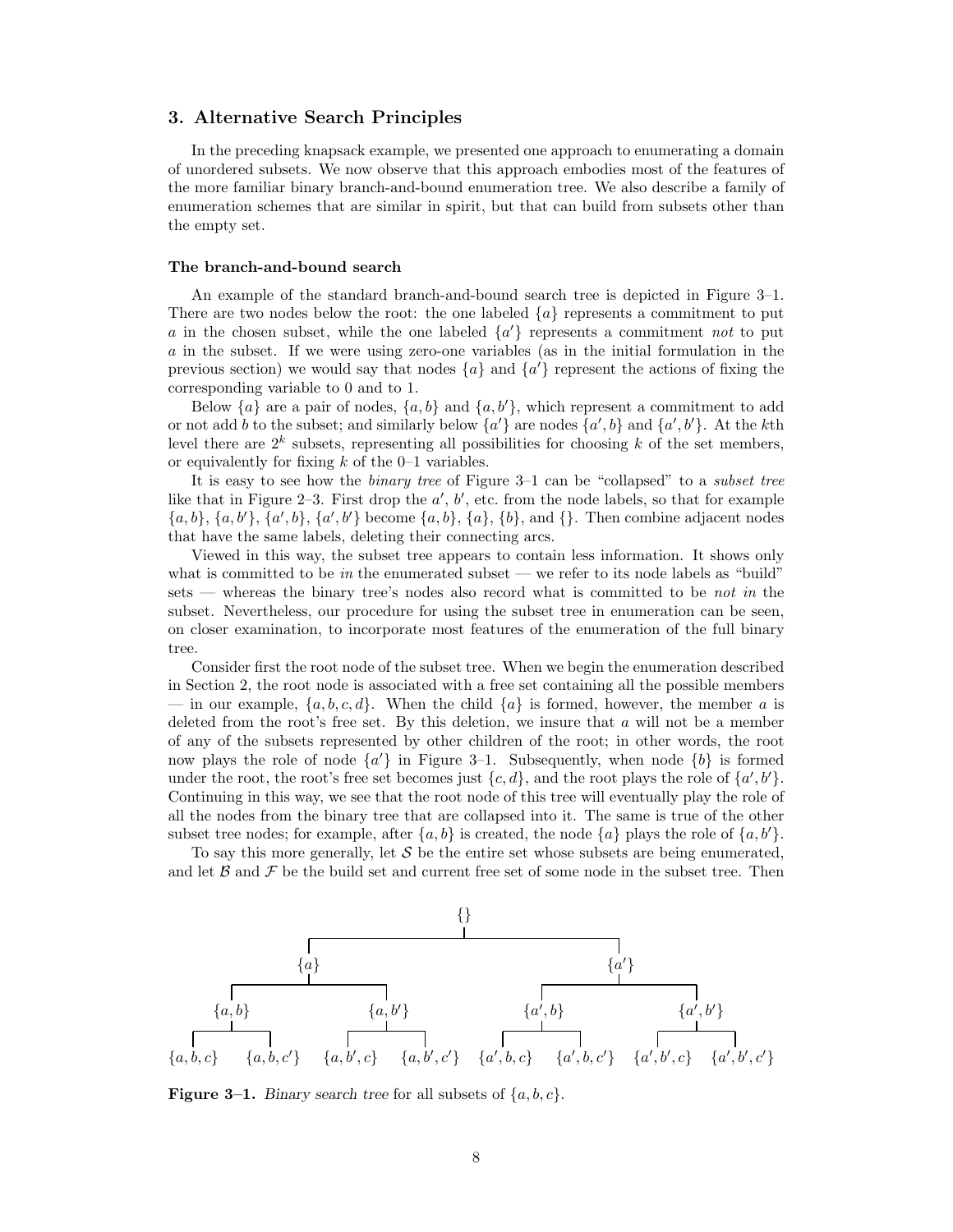we can regard that node as playing the role of

$$
\mathcal{B}\cup[\mathcal{S}\backslash(\mathcal{B}\cup\mathcal{F})]'
$$

in the binary tree, in the sense that it represents a commitment to include all the members of B and exclude all those of  $S \setminus (B \cup \mathcal{F})$ .

If only directives such as bound at child node and fathom at child node are employed, then our implicit enumeration recognizes only the role played by each node when it is first created (as a child of some higher node). To incorporate rules that recognize a node's subsequent roles, when it is revisited as a parent, we must use the previously described bound at parent node, or its analogue fathom at parent node. Even then, the commitment to include a certain object will always be tested before the commitment to exclude it. For example, our enumeration process branches explicitly from the parent  ${a}$  to the child  ${a,b}$ , but can only consider  $\{a, b'\}$  when it returns to the parent at a later step.

In conclusion, we can use the subset tree of Figure 2–3 tree in almost the same way that the binary tree of Figure 3–1 tree would customarily be used. The latter might be preferable because it offers a little more flexibility in committing to exclude a set member, or because it offers a more attractive way to think about some problems; if so, we could readily devise AMPL directives that work directly with it. We have chosen to instead use the subset tree in the knapsack example because it is more compact, and because it generalizes to the search tree needed for ordered subsets — which we investigate in Section 4 below.

#### **Searching from a given set**

We have assumed so far that it is desirable to start from an empty set and to "build" toward larger subsets as the tree is searched at greater depths. In many cases, however, a reasonably good choice of subset is already known, or can be cheaply computed. One can thus imagine that it might be desirable to be able to "start" the implicit enumeration from a given subset. We next suggest how this might be done within the framework that we have established.

Suppose that we are given a feasible subset for the knapsack problem. It might be declared in AMPL as a set named GUESS:

```
set GUESS within OBJECTS;
    check sum \{i in GUESS} weight[i] \leq capacity;
```
To create a search tree starting from this set, we need only take its symmetric difference with each of the node labels in the subset tree defined by Section 2. (The symmetric difference of sets A and B is  $(A\cup B)\setminus (A\cap B)$ .) For the example of Figure 2–3, with GUESS taken as  ${b, c}$ , the result is as shown in Figure 3–2. Every possible subset still labels exactly one of the nodes, but the arrangement is different; at depth *k*, all subsets differ by *k* members from the root subset.

This generalized search tree can be implemented through AMPL directives by allowing an initial value to be assigned to the build set:

```
enumerate knapsack: build_set Inside := GUESS,
                    free_set Free_to_Change;
```
The initial free set at the root is still the set of all objects, and free sets are modified and propagated as before. The free set at a node also still determines which build sets may be generated by branching from that node, but in a more general way. As before, an object in the free set may be added to the build set, provided that it was not in the root build set. But also, an object in the free set may be dropped from the build set, if it was in the root build set. These two different kinds of objects in the free set can be distinguished by defining:

set at child node: Free\_to\_Add := Free\_to\_Change diff GUESS; set at child node: Free\_to\_Drop := Free\_to\_Change int GUESS;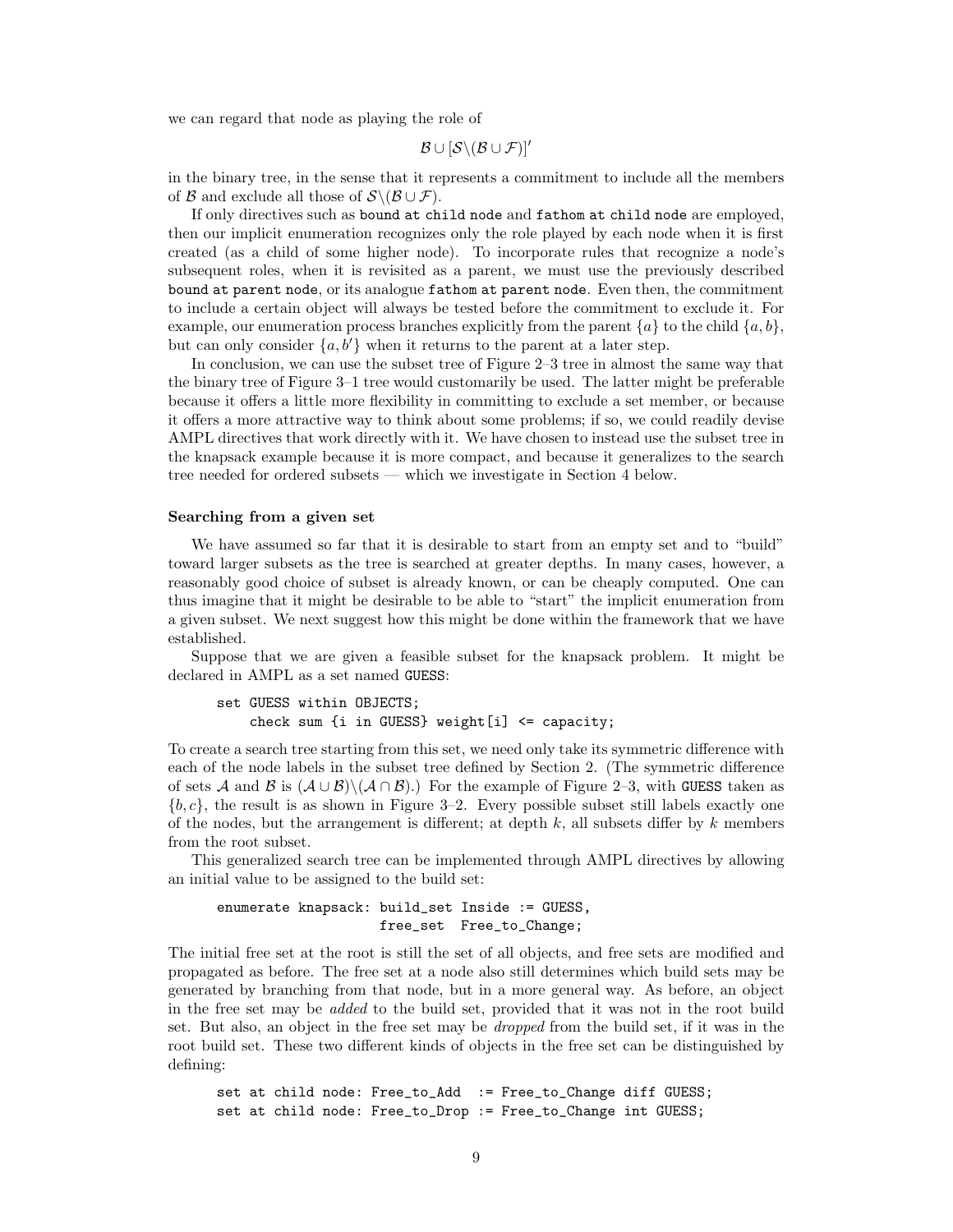

**Figure 3–2.** *Search tree for all subsets of*  $\{a, b, c, d\}$ , starting from  $\{b, c\}$ .

(The operators diff and int are AMPL's abbreviations for set difference and intersection.) To save the user the trouble of setting this up, we could provide an option to define these two additional sets in the enumerate directive.

To accommodate this generalization, we must also generalize Section 2's fathoming and bounding conditions. A node may be fathomed if its build set exceeds the knapsack capacity after removal of all objects from the free set that are eligible to be dropped:

fathom at child node: sum {i in Inside diff Free\_to\_Drop} weight[i] > capacity;

When this condition is satisfied, the build set is infeasible for the knapsack, and so are all subsets associated with its descendant nodes.

To generalize Section 2's bound, we must similarly consider that some objects in a node's build set may be removed at descendant nodes. In particular, we must account for the possibility of dropping those objects in Free\_to\_Drop that have a lower value-to-weight ratio than the highest-ratio object in Free\_to\_Add. This leads to:

```
param at child node: best_ratio :=
    if card {Free_to\_Add} = 0 then 0
    else max {i in Free_to_Add} value[i] / weight[i];
set at child node: Keep_Inside := Inside diff
    {i in Free_to_Drop: value[i] / weight[i] < best_ratio};
bound at child node:
    sum {i in Keep_Inside} value[i] + best_ratio *
          (capacity less sum {i in Keep_Inside} weight[i]);
```
A few complications here are necessary to assure that a valid bound is computed at nodes where Free\_to\_Add is empty, or where the knapsack remains overfilled after dropping the lower-ratio objects. (In AMPL, a less b means the greater of  $a - b$  and zero.)

Finally, we can consider a variety of branching directives. If it is expected that most objects in the initial set will indeed be found in the optimal set, then we may prefer to branch from parents where fewer of the initial objects have been dropped:

select parent node: smallest card {GUESS diff Inside};

Or, we may want to branch from parents that are closer to the initial subset:

select parent node: smallest card {GUESS symdiff Inside};

This latter rule is just a breadth-first search for our generalized subset tree. (AMPL's symdiff operator gives the previously defined symmetric difference.)

As before, we can specify branching to the child node that adds an object having the largest available value-to-weight ratio: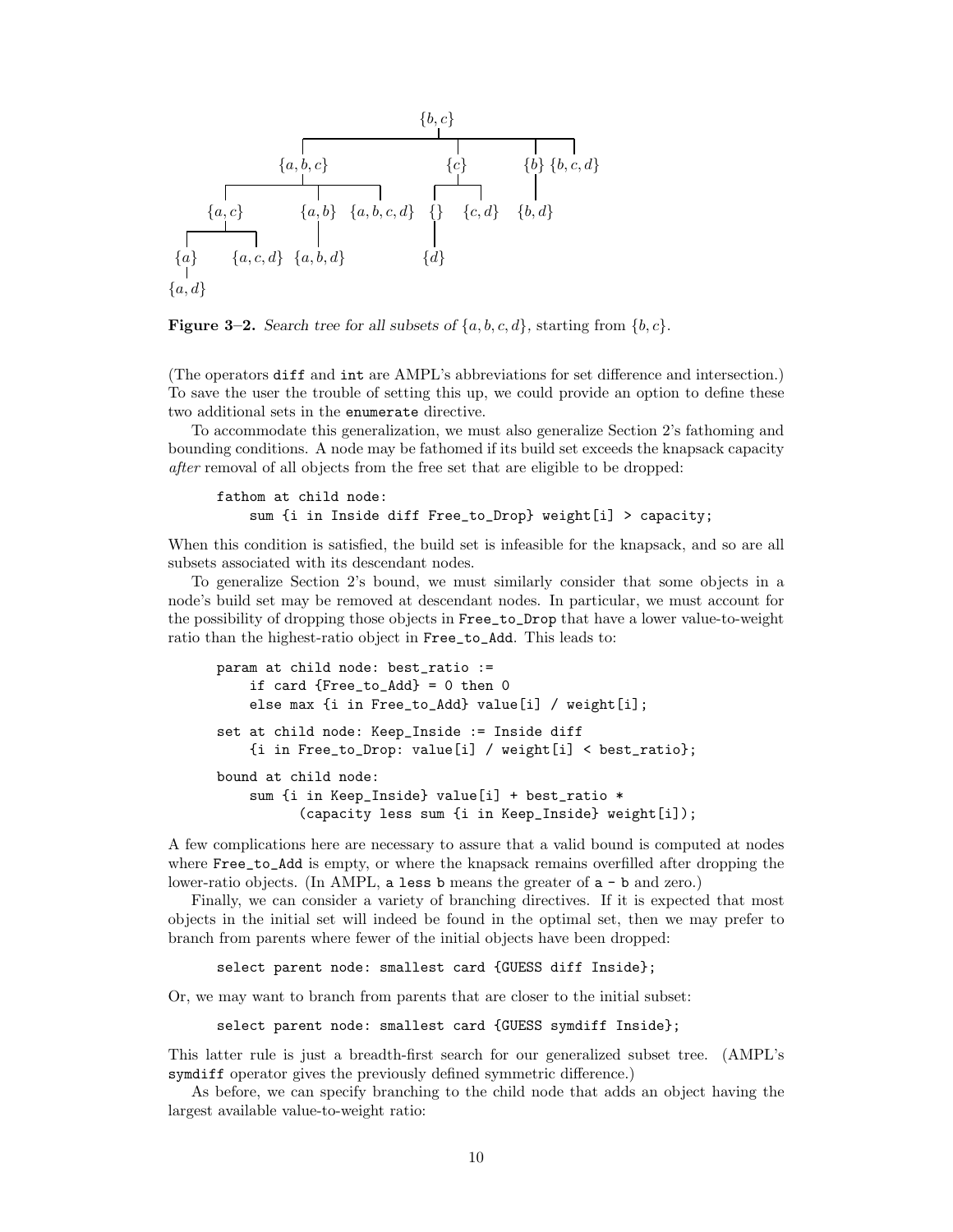```
select child node:
    arg max {i in Free_to_Add} value[i] / weight[i];
```
If Free\_to\_Add is empty, then this directive is ignored, and the implicit enumeration procedure selects some arbitrary child from Free\_to\_Drop. As a refinement, we can specify a secondary preference for the child node that drops an object having the *smallest* available value-to-weight ratio:

select child node: if card {Free\_to\_Add} > 0 then arg max {i in Free\_to\_Add} value[i] / weight[i] else arg min {i in Free\_to\_Drop} value[i] / weight[i];

Further refinements to the branching (as well as bounding and fathoming) criteria are possible, for example by distinguishing the cases of feasible and infeasible build sets.

## **4. The Budgeted Traveling Salesman Problem**

We next consider a more difficult case, typical of routing problems. The solution consists of a choice of an ordered subset, or subsequence.

We begin by stating the problem and considering its formulation in terms of both decision variables and decision sets, with the latter transcribed to AMPL. We then discuss the principles underlying the enumeration of subsequences, and consider the various ways in which the previously described directives can be used to specify a good implicit enumeration.

# **Formulation**

We are given a set C of cities, and a home city  $h \in \mathcal{C}$ . Travel between cities is restricted to a subset of links  $\mathcal{L} \subseteq \mathcal{C} \times \mathcal{C}$ : if  $(i, j) \in \mathcal{L}$ , then it is possible to travel from *i* to *j*, at a cost  $c_{ij} \ (\neq c_{ji}$  in general). We want to find a tour through the home city that visits as many other cities as possible, subject to a budget *B* for travel costs.

We can formulate this problem as a zero-one integer program, but only through the use of some tricks. Naturally there is a variable  $x_{ij}$  for each  $(i, j) \in \mathcal{L}$ , equal to 1 if link  $(i, j)$  is used by the tour, and zero otherwise. A new city is visited with each link traversed, so the objective is

Maximize 
$$
\sum_{(i,j)\in\mathcal{L}} x_{ij}
$$
,

and the budget constraint is enforced by

$$
\sum_{(i,j)\in\mathcal{L}}c_{ij}x_{ij}\leq B.
$$

We add constraints to assure that the tour leaves and re-enters the home city,

$$
\sum_{(h,j)\in\mathcal{L}} x_{hj} = 1, \sum_{(i,h)\in\mathcal{L}} x_{ih} = 1,
$$

and that it leaves every other city the same number of times that it enters:

$$
\sum_{(i,k)\in\mathcal{L}} x_{ik} = \sum_{(k,j)\in\mathcal{L}} x_{kj}, \text{ for all } k \in \mathcal{C}\backslash\{h\}.
$$

Finally, we eliminate additional subtours that do not visit the home city, by specifying

$$
u_i - u_j + |\mathcal{C}| \, x_{ij} \le |\mathcal{C}| - 1, \quad \text{for all } (i, j) \in \mathcal{L} \text{ such that } j \ne h,
$$
  

$$
0 \le u_i \le |\mathcal{C}|, \qquad \text{for all } i \in \mathcal{C}.
$$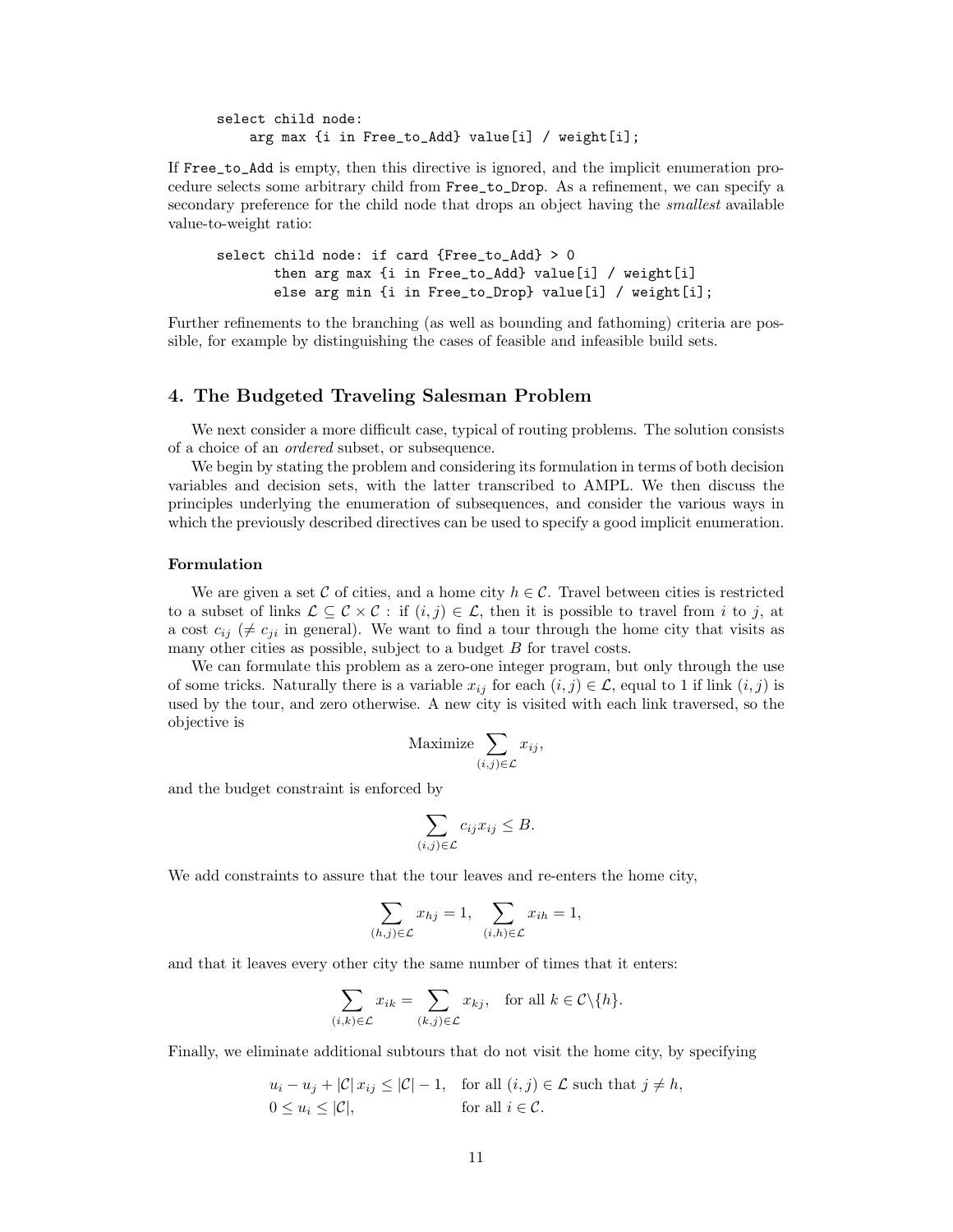```
set CITIES;
param Home symbolic in CITIES;
set LINKS within {i in CITIES, j in CITIES: i \leftrightarrow j};
param cost {LINKS};
param budget > 0;
```
**Figure 4–1.** *AMPL data declarations for the budgeted traveling salesman model.*

```
var X {LINKS} logical;
var U {CITIES} >= 0, <= card {CITIES};
maximize Cities_Visited: sum {(i,j) in LINKS} X[i,j];
subject to Budget_Limit:
   sum \{(i,j) in LINKS} cost[i,j] * X[i,j] <= budget;
subject to Leave_Home:
   sum {(Home,j) in LINKS} X[Home,j] = 1;
subject to Return_Home:
   sum {(i,Home) in LINKS} X[i,Home] = 1;
subject to Enter_equals_Leave {k in CITIES diff {Home}}:
   sum \{(i,k) in LINKS} X[i,k] = \text{sum } \{(k,j) \text{ in LINKS} } X[k,j];subject to Subtour_Elimination \{(i,j) in LINKS: j \Leftrightarrow Home}:
   U[i] - U[j] + card {CITIES} * X[i,j] \leq card {CITIES} - 1;
```
**Figure 4–2.** *An integer linear programming formulation* of the budgeted traveling salesman problem, using standard AMPL declarations.

where  $u_i, i \in \mathcal{C}$ , are supplementary continuous variables.

Here, even more so than in the knapsack problem, we can make the formulation more concise and intuitive by introducing a decision set. In this case we seek a subset  $\mathcal T$  of C, representing the cities of the tour. Unlike in the knapsack case, however,  $\tau$  must be regarded as an ordered set, because the cost of the tour depends on the order in which the cities are visited. Indeed, it is convenient to regard  $\mathcal T$  as being circularly ordered, so that for every  $i \in \mathcal{T}$  there is a unique city next( $i \in \mathcal{T}$ ). Then the optimization can be formulated as follows:  $|\tau|$ 

Maximize 
$$
|\mathcal{T}|
$$
  
\n $\tau \subseteq \mathcal{C}$   
\nSubject to  $\sum_{i \in \mathcal{T}} c_{i, \text{next}(i)} \leq B$   
\n $\text{first}(\mathcal{T}) = h$   
\n $(i, \text{next}(i)) \in \mathcal{L}$ , for all  $i \in \mathcal{T}$ 

The first constraint imposes the budget as before, while the others say that  $\mathcal T$  describes a tour out of the home city that uses only allowed links from  $\mathcal{L}$ . The circular ordering insures that, in the case of the last city *l*, we have next $(l) = \text{first}(\mathcal{T}) = h$ , returning the tour to the home city as required

Both of our formulations of this problem are readily transcribed to AMPL. For either one, the data may be described as in Figure 4–1. In the case of the zero-one formulation, AMPL's standard features are also sufficient to describe the variables, objective and constraints, as shown in Figure 4–2. To represent the ordered set formulation, however, we must introduce a declaration of a circularly ordered subset that plays the role of the decision set  $\mathcal{T}$ :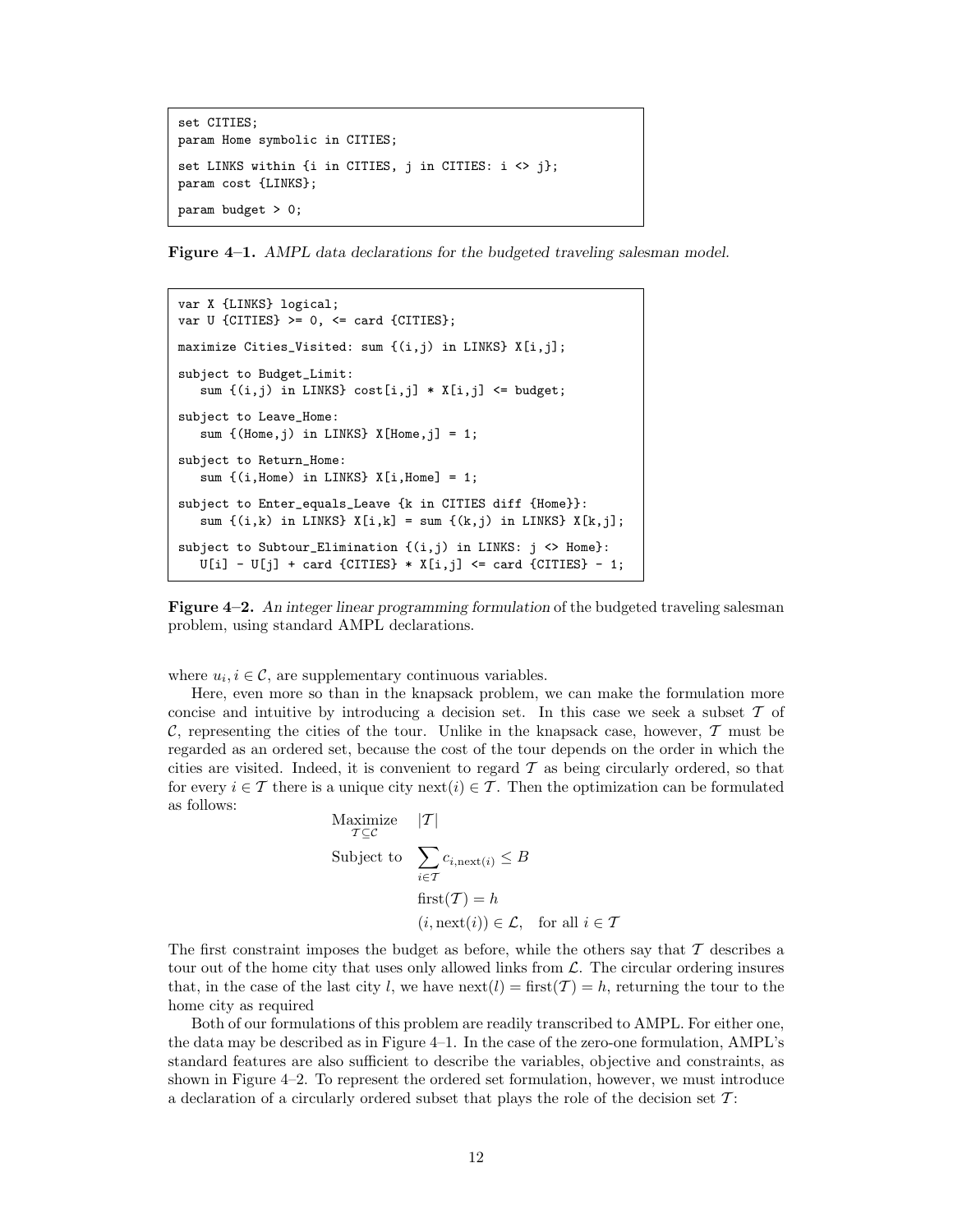```
var_set Tour circular within CITIES;
maximize Cities_Visited: card {Tour};
subject to Budget_Limit:
   sum {c in Tour} cost[c,next(c)] <= budget;
subject to Leave_Home: first(Tour) = Home;
subject to Link_Exists {c in Tour}: (c,next(c)) in LINKS;
```
**Figure 4–3.** *A decision-set formulation* of the budgeted traveling salesman problem, using the new var\_set declaration to specify a circularly ordered subset.

var\_set Tour circular within CITIES;

This is much the same as the var\_set declaration used in our knapsack example, except for the addition of the keyword circular to specify that Tour is to be treated as a circularly ordered set in subsequent AMPL declarations and directives.

Using this var\_set, the AMPL objective and constraints can be written in the much more concise form depicted by Figure 4–3. The simplicity of this alternative is appealing, but again it is not a useful formulation unless we can append some directives to say how the collection of possible tours is to be implicitly enumerated. Because different orderings of the cities represent distinct tours, having generally different costs, we must work with a somewhat larger search tree than before.

As in Section 2, we first describe the principles of the search, and then survey the directives that can be used to specify an implicit enumeration.

#### **Search principles**

We want to start at the home node, and build up a tour by adding successive cities. Thus at the root node of our search tree, the build set contains the home city, while the free set contains all other cities; that is, the build set is  $\{h\}$ , and the free set is  $\mathcal{C}\setminus\{h\}$ .

To create the first child of the root, we pick some city *a* from the free set. The build set of the resulting node is {*h, a*}, and represents the tour from home to *a* and back. City *a* is also removed from the root's free set, which becomes  $C \setminus \{h, a\}$ . The child's free set consists of all cities not in its build set, so it is also  $\mathcal{C}\setminus\{h,a\}.$ 

A second child of the root may next be created in an analogous way, by picking another city *b* from the root's free set. Then the build set of the resulting node is  $\{h, b\}$ ; city *b* is removed from the root's free set, which becomes  $C\{h, a, b\}$ . The child's free set, consisting of all cities not in its build set, is  $\mathcal{C}\backslash\{h,b\}.$ 

We can also create a new node by choosing the root's first child to be a parent, and selecting *b* from its free set. The build set of the resulting child node is  $\{h, a, b\}$ , representing the tour from home to *a* to *b* and back. City *b* is removed from the parent's free set, which becomes  $C\setminus\{h, a, b\}$ . The child's free set consists of all cities not in its build set, so it is also  $\mathcal{C}\backslash\{h,a,b\}.$ 

In general, a branching operation consists of choosing a parent node, and choosing a city from the current free set at that node. A child is created, whose build set is the parent's with the chosen city added at the end, and whose free set contains all cities not in its build set. The chosen city is also removed from the parent's free set. The final search tree is essentially the same regardless of the order in which parents and children are chosen; an example is shown in Figure 4–4.

This ordered subset search tree is significantly different from the unordered subset tree that we used for the knapsack problem (Figure 2–3). Because differently ordered subsets are distinguished, this tree is symmetric, and its number of nodes grows much more quickly with the number of members of the initial free set. Also, in the particular example of the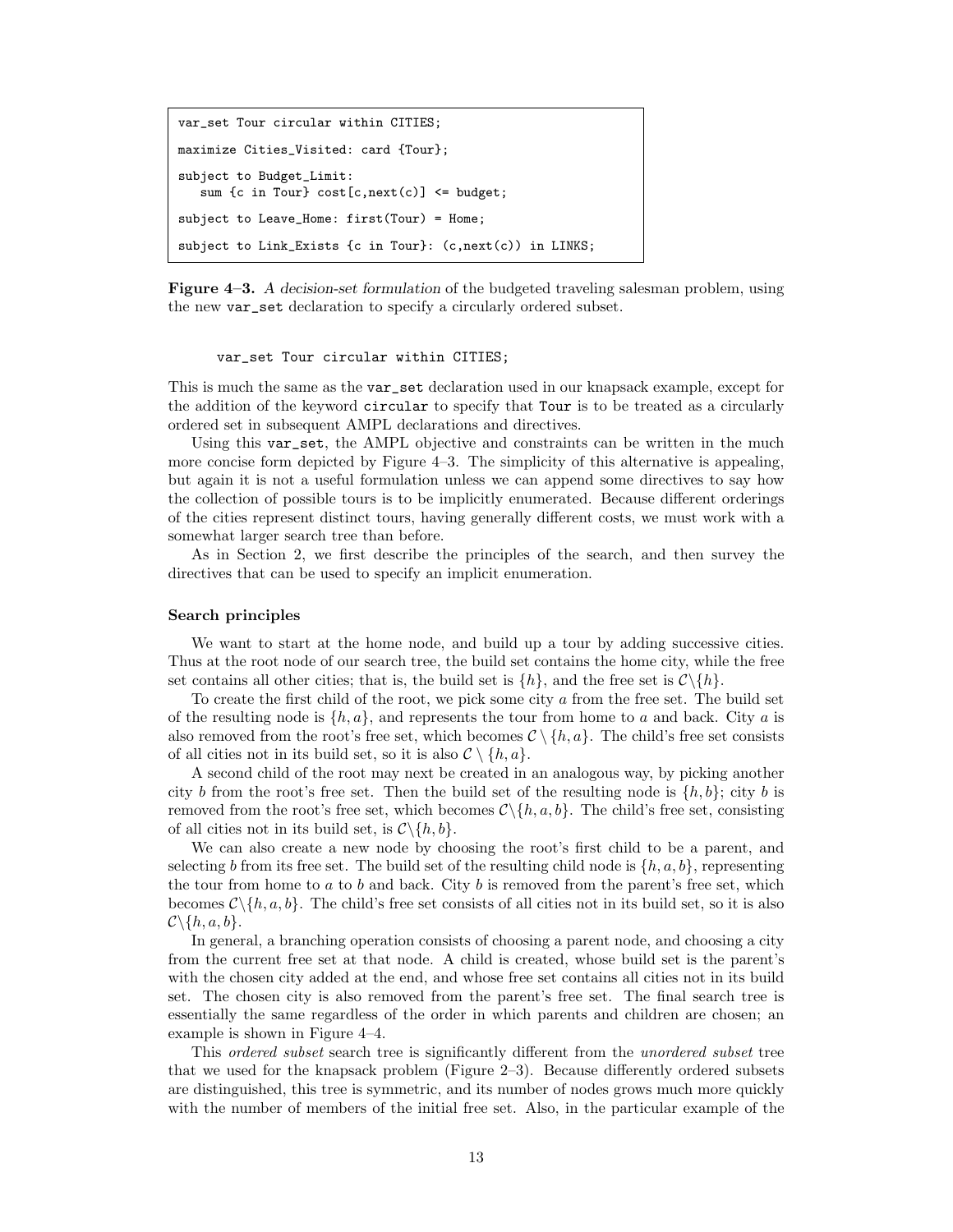

**Figure 4–4.** *Search tree for orderings of* {*h, a, b, c*}*,* starting from *h*.

budgeted traveling salesman, the root node is associated with  $\{h\}$  rather than  $\{\}$ , because there is no meaning to a tour that does not include the home city.

As in previous examples, our first directive must give names to the build and free sets:

```
enumerate Tour: build_set SubTour := {Home},
                free set Free:
```
In this case we explicitly assign {Home} as the initial build set, on the assumption that the enumeration procedure will not know to do this automatically.

## **Fathoming**

A node and all its descendants can be dropped if there is obviously no way within the budget to get from the last city in the build set back to the home city.

To develop a directive for this purpose, we first consider the cost of traveling from the home city to the last city in the build set, through the other cities in the build set in the given order. This cost, which we denote path\_cost, is easily updated from node to node by use of the updating directives that we previously introduced:

```
param at first node: path_cost := 0;
param at child node:
   path_cost := path_cost +
         cost[prev(last(SubTour)),last(SubTour)];
```
Because SubTour is an ordered set, we can use AMPL's built-in functions prev and last to write  $prev( $last(SubTour)$ ) for the city just previous to the last city.$ 

There are two ways in which we might get from the end of the build set back to Home:

- Travel directly from last (SubTour) to Home, if a link between them exists.
- Travel from last (SubTour) to a city in the free set, and later from a city in the free set to Home.

We want to say that the node is fathomed if the cost of either of these possibilities, when added to the above-defined path\_cost, must cause the budget to be exceeded. For the first, clearly the cost of travel is just cost[last(SubTour),Home], if a link from last(SubTour) to Home exists. For the second, we can say that the travel back to Home will equal at least the sum of the following two costs:

- The cheapest cost of traveling from the last city in the build set to some city in the free set.
- The cheapest cost of traveling to the home city from some city in the free set.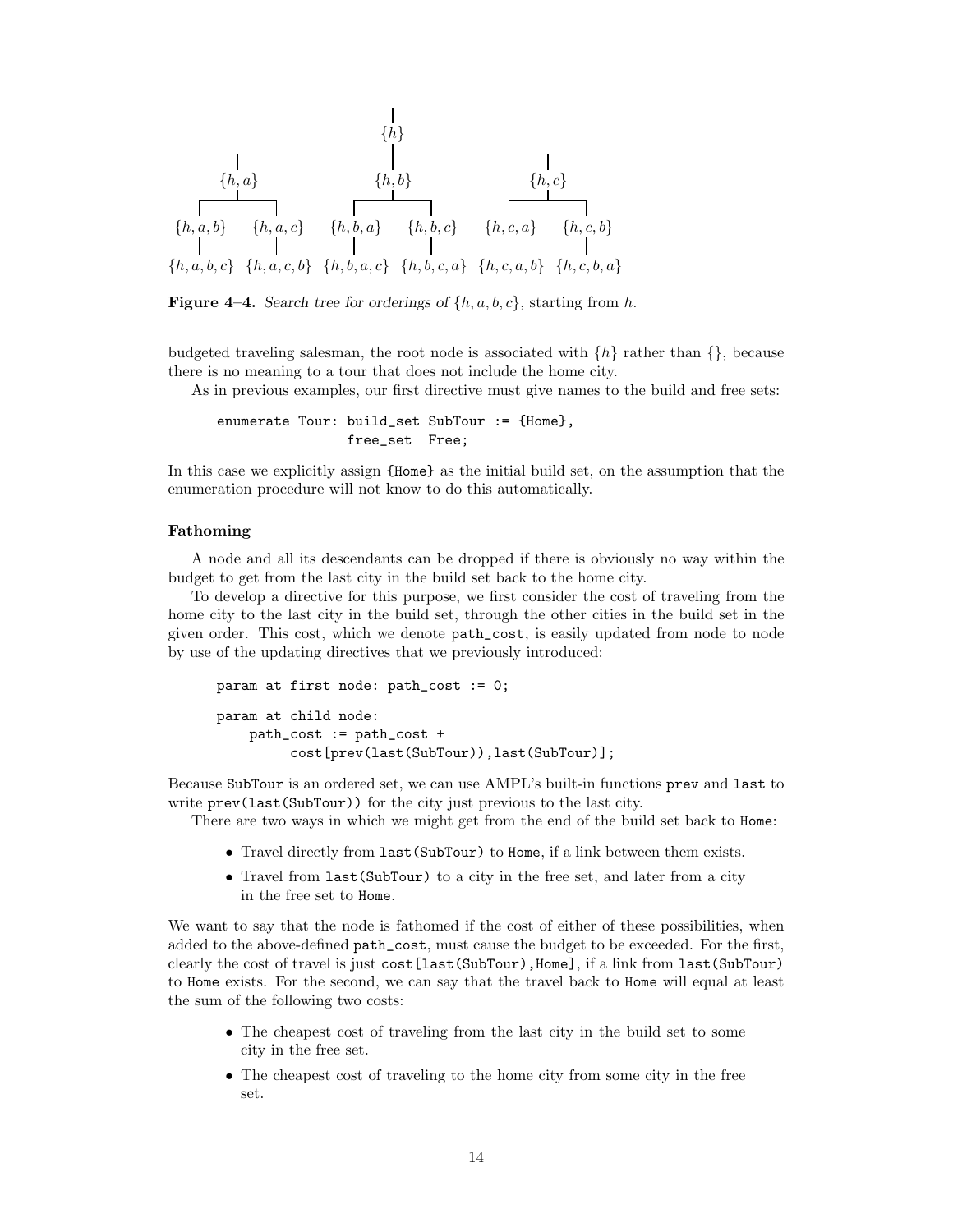The following directives define these as out\_cost and in\_cost:

```
param at new node:
    out\_cost := min {j in Free:
        (last(SubTour),j) in Links} cost[last(SubTour),j];
param at new node:
    in_cost := min {i in Free: (i,Home) in Links} cost[i,Home];
```
Using these, we can write out the fathoming directive:

```
fathom at child node:
  (last(SubTour),Home) notin Links or
       path_cost + cost[last(SubTour),Home] > budget) and
  (path_cost + in_cost + out_cost > budget);
```
This directive may be ineffective at early stages of the search, where the build sets are still small and the path\_cost values low. Thus we next look at other ways to keep the tree to manageable size.

## **Pruning**

When a new node is created, many of the members of its free set correspond to obviously impossible branches. We want to specify that these members be removed from the free set immediately — or equivalently, that the branches be pruned immediately — so that search time is not wasted.

Most obviously, there is no sense branching to a city that is not connected by a link from the last city of the build set. To communicate this information to the enumeration procedure, we require a new kind of directive:

```
prune at child node:
    {c in Free: (last(SubTour),c) notin Links};
```
Here we have specified a set of cities, all of which are to be removed from the free set immediately after any node is created.

We can go further, to remove cities whose addition to the tour would be obviously too expensive. Suppose that we are considering the addition of city c to the tour represented by a certain build set. The cost of the resulting tour has three components:

- The cost of traveling from the home city to the last city in the build set.
- The cost of traveling from the last city in the build set to city c.
- The cost of traveling from city c back to the home city.

The first of these is what we have already denoted path\_cost, and the second is just cost[last(SubTour),c]. It is tempting to write the third cost similarly as cost[c,Home]. However, we cannot be sure that the pair  $(c, Home)$  is in the set of allowed links; even if it is, there may be a shorter indirect route (unless the costs satisfy a triangle inequality). Instead we simply add a lower bound, equal to the cheapest path from c to either the home city, or another city in the free set. In AMPL notation, this bound can be written as min  $\{(c, j)$  in Links:  $j =$  Home or  $j$  in Free} cost[c,j].

Motivated by this analysis, we can write the following pruning directive to be applied after our first one:

```
prune at child node:
    {c in Free: path_cost + cost[last(SubTour),c] +
        min \{(c,j) in Links: j = Home or j in Free} cost[c,j]
             > budget};
```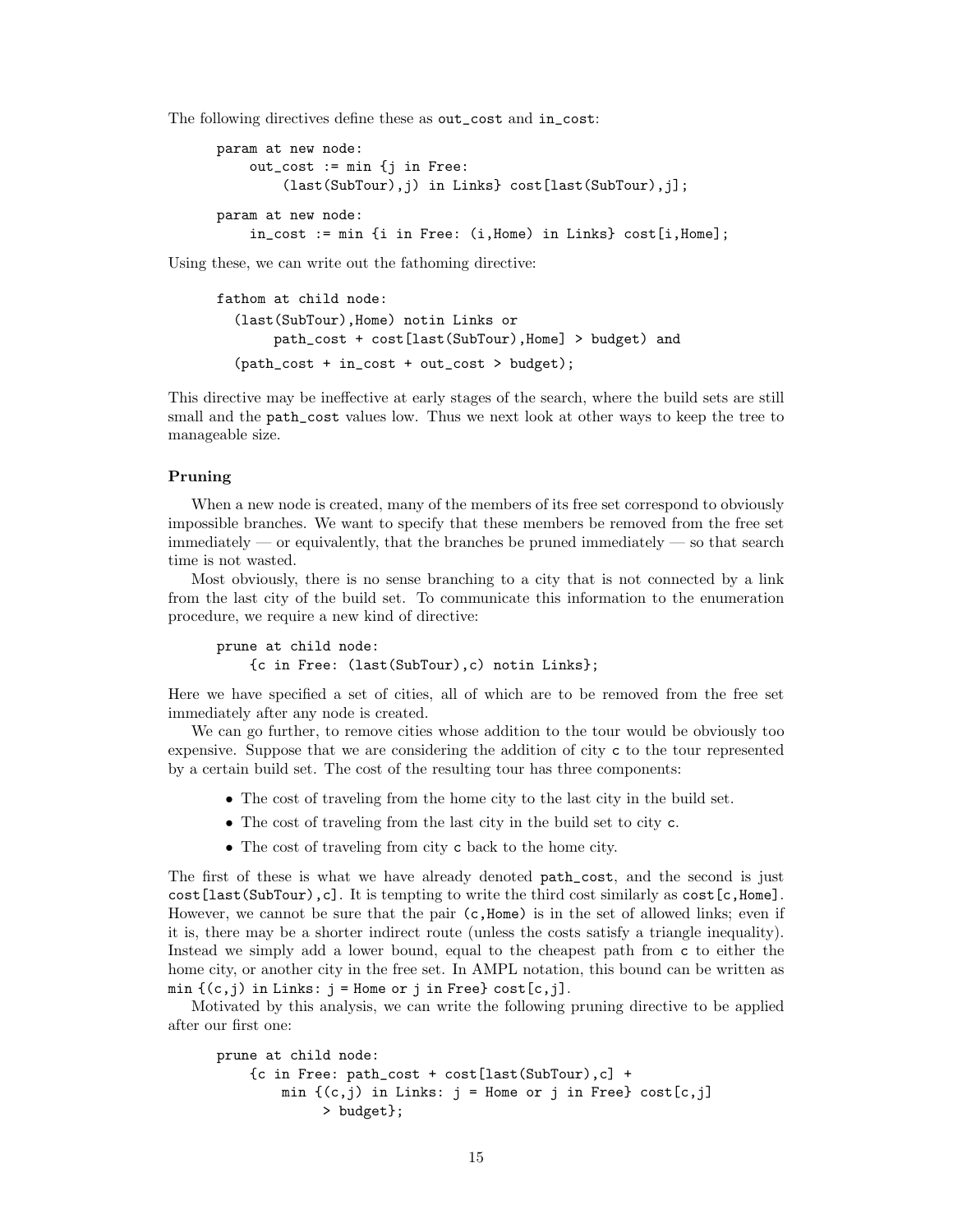This says that we prune cities when a lower bound on the cost of adding them is already greater than the remaining budget. This lower bound can be improved in various straightforward ways, particularly by more closely considering the case in which (c,Home) is not an allowed link.

#### **Bounding**

We can try to further generalize the above strategy by calculating an upper bound on the number of cities that can be visited within the budget, given that we start with the sequence specified by the build set.

First, we note that if two cities from the free set are added to the build set, the cost of the resulting tour is at least path\_cost + out\_cost + in\_cost. We then observe that, to insert  $k$  more cities from the free set, we must use  $k+1$  more links that are entirely between cities in the free set. Thus  $k+1$  times the cheapest link between two free-set cities cannot exceed budget minus path\_cost + out\_cost + in\_cost. Solving for *k*, the maximum number of additional cities capable of insertion is defined by:

```
param at child node:
     max_insert := floor (
           (budget less (path_cost + out_cost + in_cost))
              / (\min \{(i,j) \in \text{Free}\} \text{cost}[i,j]) - 1)
```
We take the floor of (greatest integer less than or equal to) the computed number, since we can only insert an integral number of cities.

The desired upper bound can now be expressed as the number of cities in the build set, plus at most two additional cities connected directly by links to the build set, plus the quantity max\_insert defined above:

```
bound at child node: count {SubTour}+2+ max_insert;
```
An analysis of this formula shows that it gives a correct bound even when max\_insert comes out to be 0 or  $-1$ .

#### **Branch selection**

One appealing implicit enumeration strategy is to always extend the search tree by the cheapest branch. In other words we select a city, within the free set of some node, that can be reached from the end of the node's build set at lowest cost. We can hope that, by proceeding in this way, the search will quickly find good tours through large subsets of cities.

Such a selection strategy actually involves two choices: selection of a node that admits a cheapest branch, and selection of a city that corresponds to such a branch. The situation may be seen more clearly by examining the requisite directives:

```
select parent node: lowest min {c in Free} cost[last(SubTour),c];
select child node: arg min {c in Free} cost[last(SubTour),c];
```
The first directive selects the parent node at which the new child will be created; it is the node with the "lowest" minimum-cost branch available. Then the second directive picks a child to be created by branching from the selected parent.

# **5. A Loading Model**

We consider finally a model motivated by the loading of bulk materials onto vehicles. The set from which a subset must be chosen is a set of pairs. The constraints exhibit complications that are typical of combinatorial optimization problems.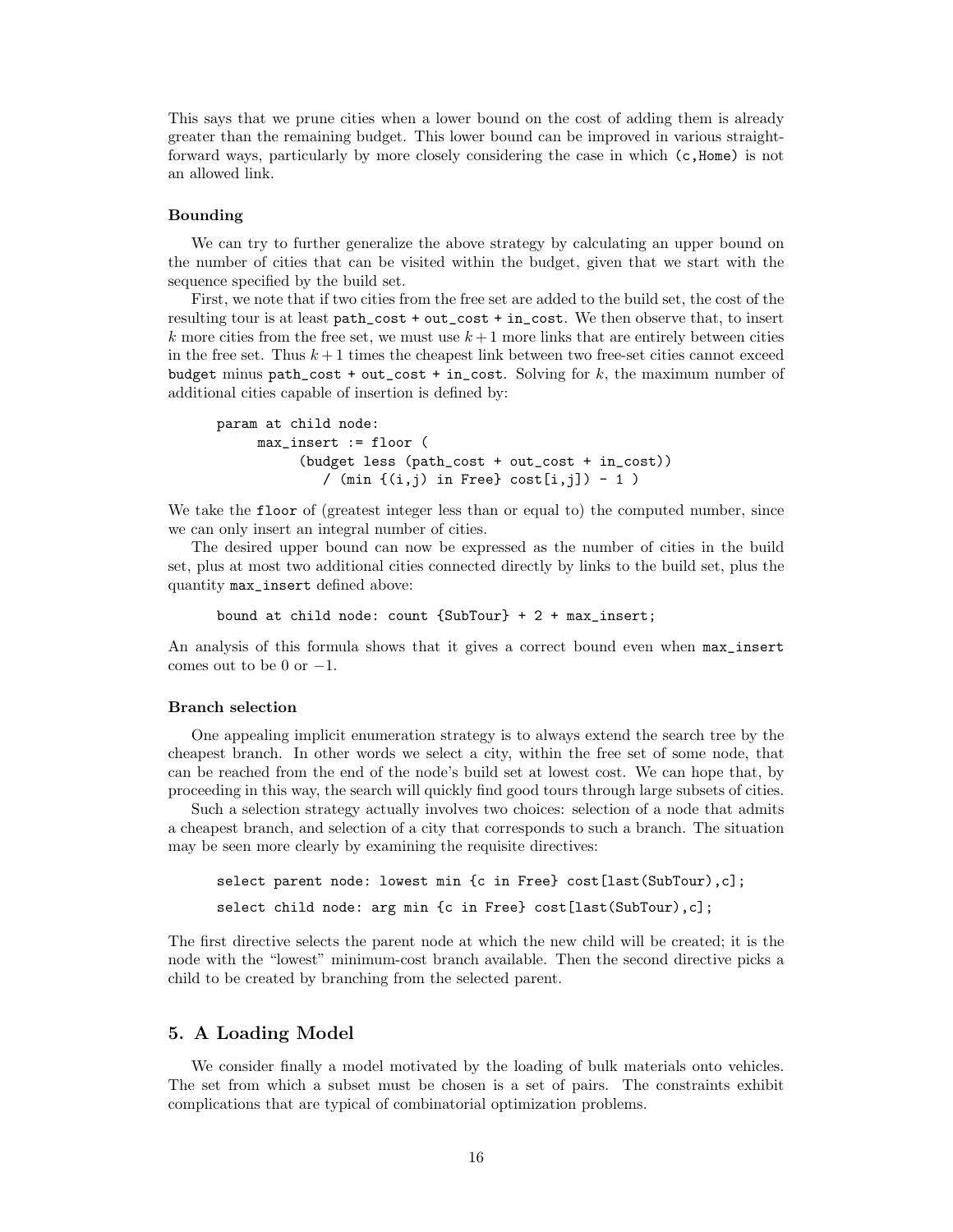#### **Formulation**

Our vehicles have a fixed number of compartments, of various volumes. Compartments must be loaded in a given order — not necessarily their physical order — so as to maintain balance and other desirable properties. A particular compartment can hold only certain of the products that are to be shipped, and it must be filled completely with one product.

The relevant data for this problem can be described by the AMPL set and param declarations in Figure 5–1. For each compartment c in 1..number\_compart, there is a volume vol[c]. For each product p in set PROD, there are both a minimum required shipment min\_ship[p] and a maximum acceptable shipment max\_ship[p]; the difference between them provides us with some leeway to to find a feasible solution under the requirement that all compartments be filled completely and with one product.

One further piece of data, the set of pairs OK declared in Figure 5–1, indicates which compartments may hold which products. A compartment c is allowed to contain a product p if and only if (c,p) is a member of OK.

We can view each feasible loading order as corresponding to a subset of the  $(c, p)$  pairs from OK. Since the choice of this subset is the decision to be made, it can be declared as a var\_set in our previous terminology:

```
var_set Loading within OK;
```
Figure 5–2 shows the model that results. The objective sum  $\{ (c,p) \text{ in }$  Loading vol[c] is simply to ship as much as possible. The constraints Demand\_Met ensure that the amount of each product shipped is between the specified limits.

The remaining constraints enforce our operational requirements. For a compartment c, the expression card  $\{(c,p)$  in Loading equals the number of products loaded into c. The constraint Fill\_First\_Compartment says that one product is loaded into the first compartment, while the constraints Load\_in\_Order ensure that a contiguous sequence of compartments is filled with one product each, while all other compartments are left unfilled.

```
param number_compart integer > 0;
set PROD 'products';
param vol {1..number_compart} 'volume' > 0;
param min_ship {PROD} 'required' > 0;
param max_ship {PROD} 'acceptable' > 0;
set OK within {1..number_compart,PROD} 'permitted combinations';
```
**Figure 5–1.** *AMPL data declarations for the bulk material loading model.*

```
var_set Loading within OK;
maximize Total_Shipped: sum {(c,p) in Loading} vol[c];
subject to Demand_Met {p in PROD}:
     min\_ship[p] \leq sum \{ (c,p) \in Is~[c] \text{ valid} \leq max\_ship[p] \}subject to Fill_First_Compartment: card \{(1,p) in Loading} = 1;
subject to Load_in_Order {c in 2..number_compart}:
     card \{(c,p) in Loading} \leq card \{(c-1,p) in Loading};
```
**Figure 5–2.** *AMPL declarations for the objective and constraints of the bulk material loading model,* employing var\_set to specify the selection of an optimal subset from a set of ordered pairs.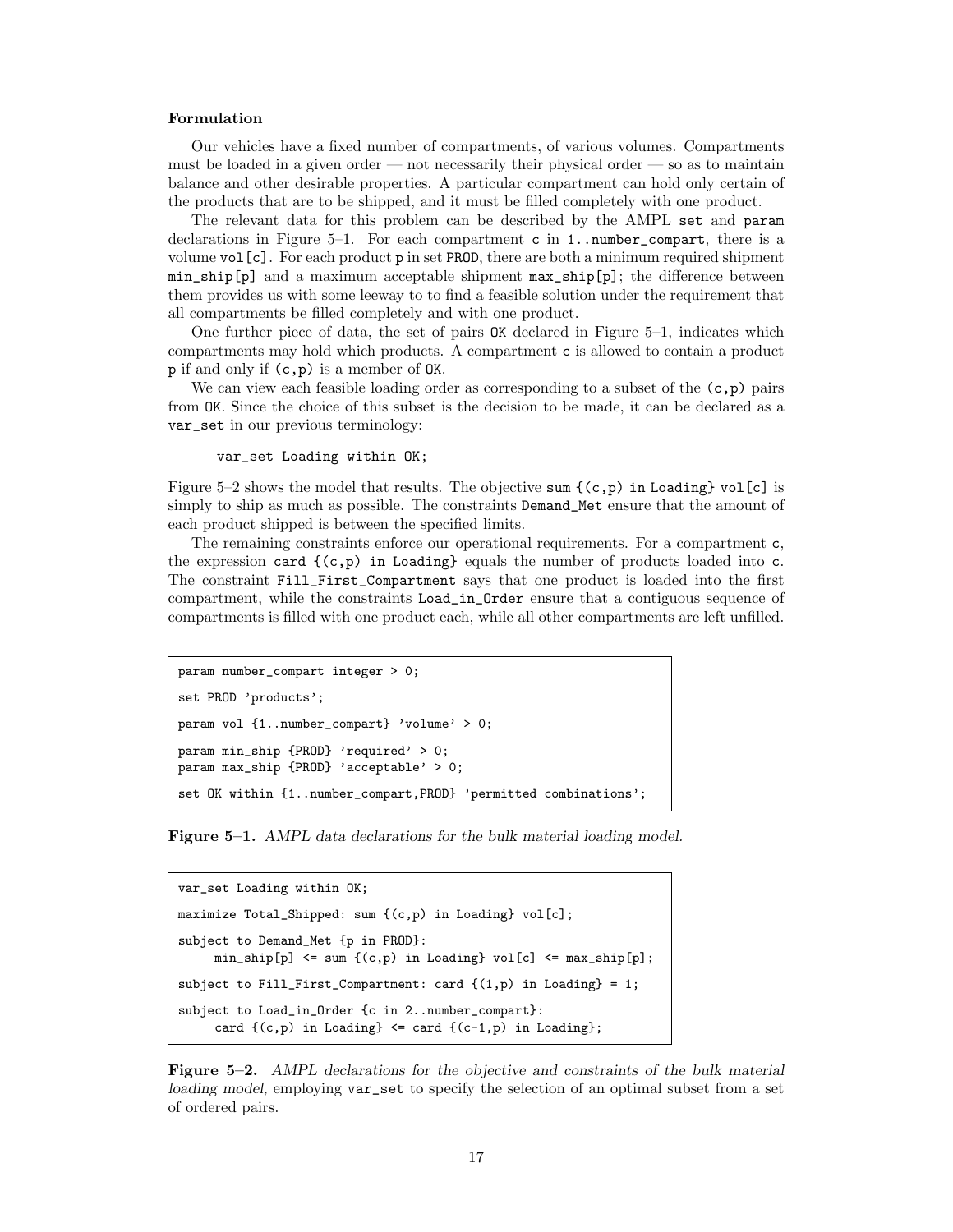#### **Search principles**

If we treat Loading as merely a collection of objects, we can use the same kind of search tree as in the knapsack example. Most of the subsets enumerated by such a tree are in violation of the constraints, however, because they do not fill consecutive compartments with one product each. To avoid enumerating all these infeasible subsets, we prefer to restrict the search so that it considers filling the compartments in order. The search tree then looks like the example in Figure 5–3.

We can specify such a tree by simply restricting the free set at each node. A free directive could be introduced into AMPL for this purpose:

```
enumerate Loading: build_set Filled,
                   free_set Unfilled;
param at root node: nextC := 1;
free at root node: {(nextC,p) in OK};
update at child node: nextC := nextC + 1;
free at child node: {(nextC,p) in OK};
```
The parameter next C simply keeps track of the next compartment to be filled; it is equal to the depth of the node in the tree. The free set at a node is thus initially the set of all pairs  $(nextC, p)$  where p is a product that can be accommodated in the next compartment. This option of specifying the free set offers a great deal of flexibility in designing the search tree to take advantage of particular constraints. Indeed, its main weakness is that it may offer too much flexibility. It does nothing to prevent the modeler from accidentally specifying an incomplete tree, which may fail to include any of the optimal feasible subsets.

As an alternative, rather than expand the variety of search directives, we might enhance the var\_set declaration so that it could directly describe our problem as one of choosing a sequence of products to load. Just as we declared the decision set Tour in the budgeted traveling salesman example to be ordered, we could declare Loading in the current example to be a sequence:

#### var\_set Loading sequence within PROD;

The structure of the search tree in Figure 5–3 would follow directly from this declaration. As a bonus, we would be able to dispense with the constraints Fill\_First\_Compartment and Load\_in\_Order, which are arguably as unnatural as many of the constraints found in integer programming formulations. In their place we could declare simply:



**Figure 5–3.** *Search tree for an instance of the loading problem,* where compartments 1, 2, and 3 can accommodate products from the sets  $\{a, b, c\}$ ,  $\{a, d\}$ , and  $\{c, d\}$ , respectively.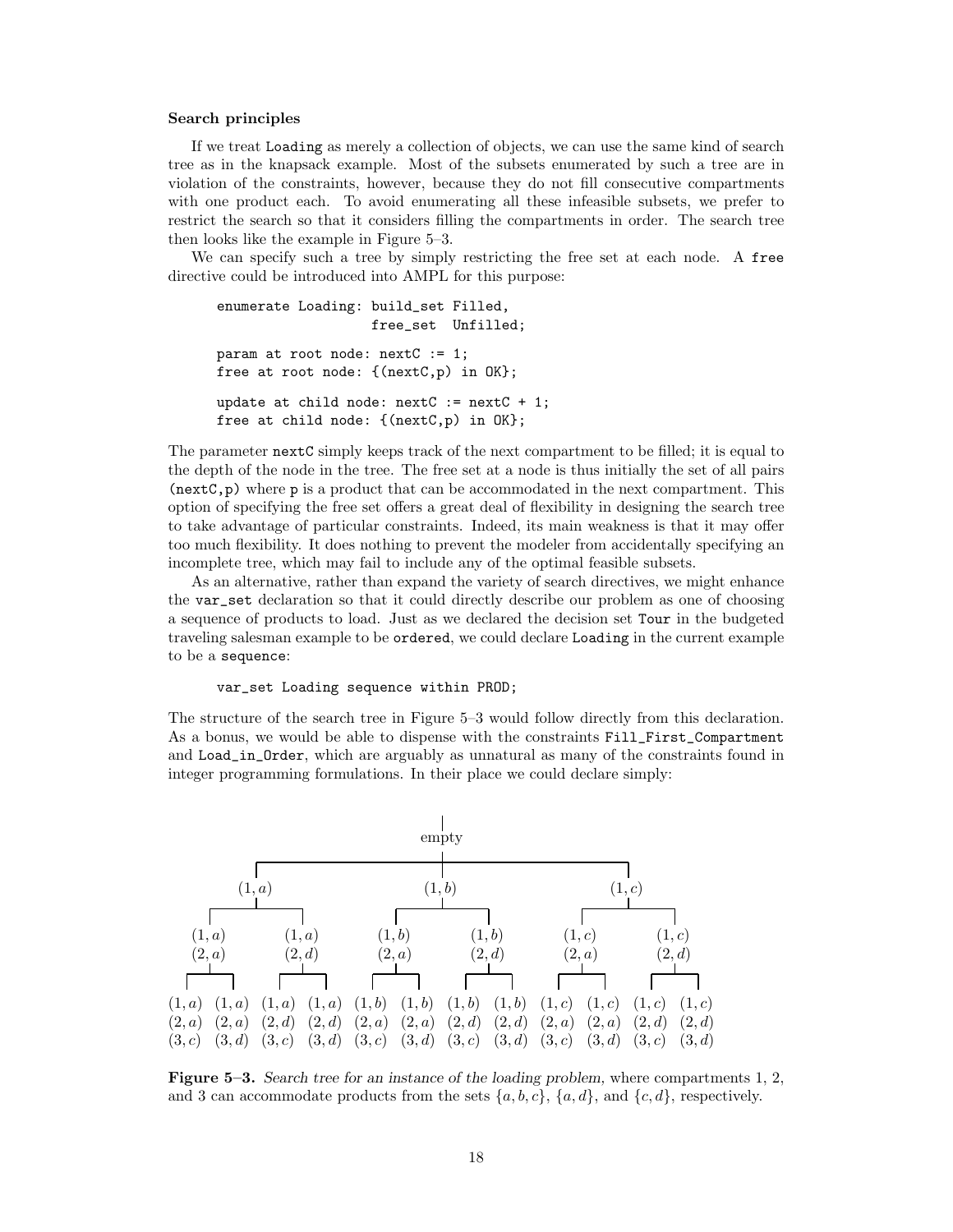subject to Loading\_Allowed {p in Loading}: (ord(p),p) in OK;

The disadvantage to this approach is that Loading is no longer a set in the usual sense. It could be, say,  $\langle a, b, a, a, c, b, d, b \rangle$ , with some members appearing more than once because some products are loaded into more than one compartment. Sequences of this sort behave differently from sets when subjected to many of the usual indexing and set operations. Significant extensions to the syntax and semantics of the modeling language would be necessary to accommodate them.

## **Fathoming**

We can define a parameter loaded [p] at each node, to represent the amount of product p that has already been loaded into compartments 1*,...,* nextC − 1:

```
param at child node {p in PROD}:
   load[p] := sum { (c,p) in Filled } vol[c];
```
Then a node can be fathomed if neither it nor its descendants can possibly satisfy the demand constraints:

```
fathom at child node {p in PROD}: loaded[p] > max_ship[p];
fathom at child node:
    sum {p in PROD} (min_ship[p] less loaded[p])
        > sum {c in nextC .. number_of_compartments} vol[c];
```
The first directive detects any product of which too much has already been loaded. The second is for the case in which the volume of all remaining compartments is insufficient to permit the total minimum shipments of all products.

We can construct a stronger condition by observing that, because all filled compartments must be filled completely, there might be no combination of remaining compartments that will permit the total shipment of product  $p$  to lie between  $min\_ship[p]$  and  $max\_ship[p]$ . If this is true of even one product, then none of the descendant nodes is feasible, and the node under consideration can be fathomed.

To specify this condition we imagine that we are given, for each compartment c, a set FEAS[c] that has the following property: a number s is in FEAS[c] if and only if a shipment of volume s can be made using some combination of compartments c and later. We then specify the fathoming condition as follows:

```
set FEAS {1..number_compart} 'possible shipment sizes';
set at child node: Can_Ship {p in PROD} :=
    {s in FEAS[nextC]:
       min\_ship[p] - loaded[p] \le s \le max\_ship[p] - loaded[p];fathom at child node: exists {p in PROD} card {Can_Ship[p]} = 0;
```
For each product p, the set Can\_Ship[p] contains the different total amounts that could be shipped in compartments nextC and later so as to achieve a feasible solution, given that an amount loaded[p] has already been committed in compartments prior to nextC. Thus a new child node can be fathomed if there exists any p for which this set is empty.

It is undesirable to have to supply each set FEAS[c] as independent data, since its membership is fully determined by the compartment sizes vol[c] up to vol[number\_compart]. In this case, a short script of AMPL commands could build the needed sets:

```
let FEAS[number_compart] := {0, vol[number_compart]};
for {c in number_compart-1 .. 1 by -1}
   let FEAS[c] := FEAS[c+1] union setof \{f \text{ in } FEAS[c+1]\} (f+vol[c]);
```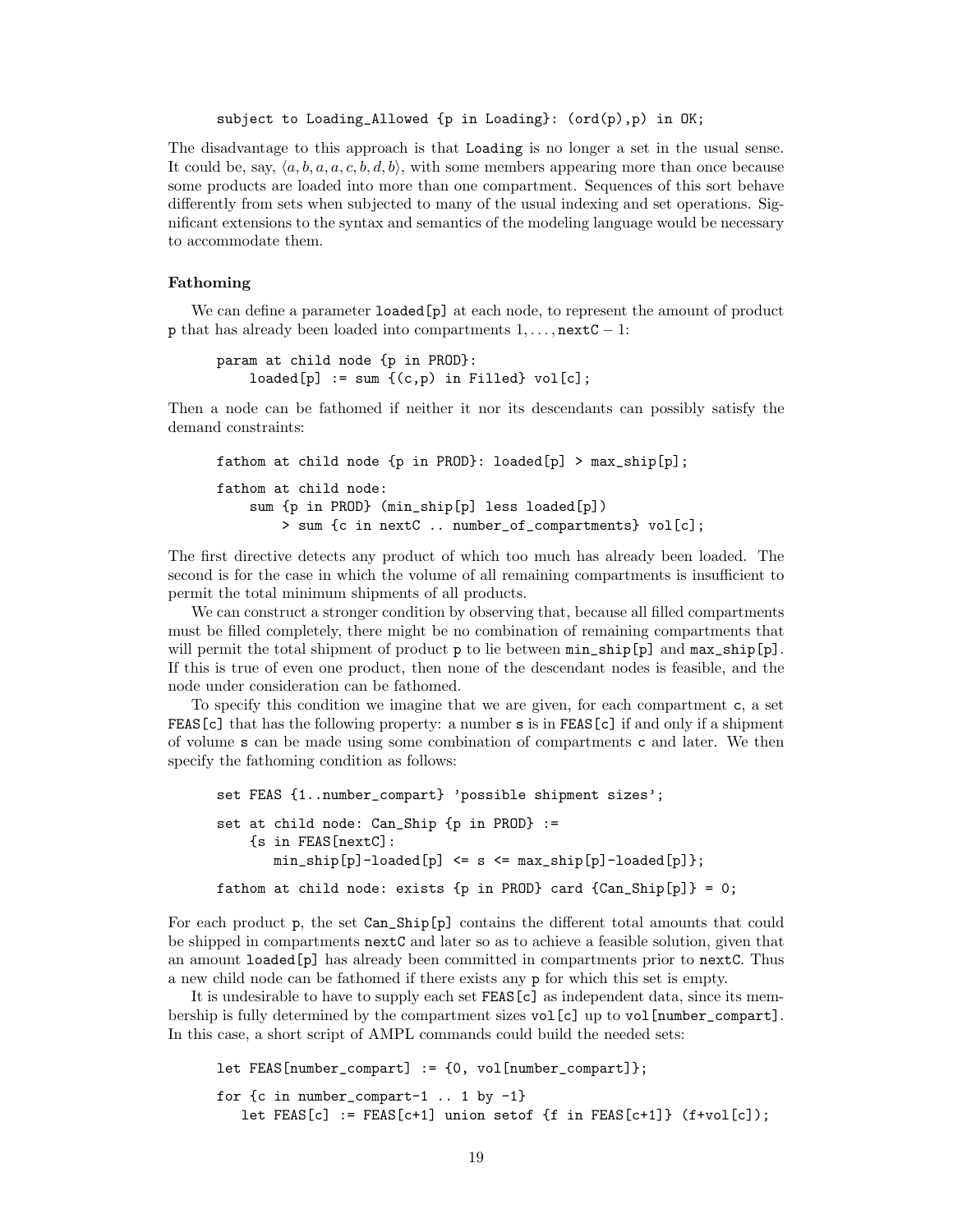Our fathoming criterion could be refined further, at the cost of some additional complication, to take account of the fact that only certain products can go into certain compartments. The sets  $FEAS[c, p]$  needed for this purpose could still be computed in AMPL. For yet more complicated cases, problem-specific data manipulation routines could be written in a language such as C, then linked to a function in the modeling language; AMPL and other languages provide for user-defined functions of this kind.

#### **Bounding**

The sum of loaded[p] and the largest member of Can\_Ship[p] gives the most of product p that can be feasibly loaded. Thus an upper bound on the objective for a new node and all its descendants is given by

```
bound at child node:
    sum {p in PROD} (loaded[p] + max {s in Can_Ship[p]} s);
```
The maximum is guaranteed to be over a nonempty set, since otherwise the node would already have been fathomed as explained above. If p has already been loaded as much as possible, then the corresponding set Can\_Ship[p] will be {0}.

# **Pruning**

The sets Can\_Ship[p] are computed independently of the free set. Thus we could compute these sets first, and then use them to further restrict the free set:

```
free at child node:
    \{(nextC,p) in OK: max \{s in Can\_ Ship[p]\} s > 0\};
```
Alternatively, if it is clearer or more convenient, we could use the simpler free directive introduced previously, together with a pruning directive:

```
free at child node: {(nextC,p) in OK};
prune at child node:
    {(nextC,p) in Unfilled: max {s in Can-Ship[p]} s = 0};
```
Recall that Unfilled is the name given to the free set. We prune branches to products for which Can\_Ship[p] has only the member zero, since there is no feasible way to ship any more of these products.

We can alternatively refine the free set by dropping products that would exceed their maximum if loaded into the next compartment:

```
prune at child node:
     {(nextC,p) in Unfilled: loaded[p] + vol[nextC] > max\_ship[p]};
```
All nodes pruned by the preceding directive are in fact pruned by this one. This directive may prune additional nodes, however, representing products that cannot be loaded into compartment nextC but that remain eligible to be loaded into later, smaller compartments.

## **Branch selection**

Criteria for selecting the next parent node for branching may reasonably be based on the amount loaded so far. For instance, we could specify either

```
select parent node: smallest sum {p in PROD} loaded[p];
```
or

```
select parent node: largest sum {p in PROD} loaded[p];
```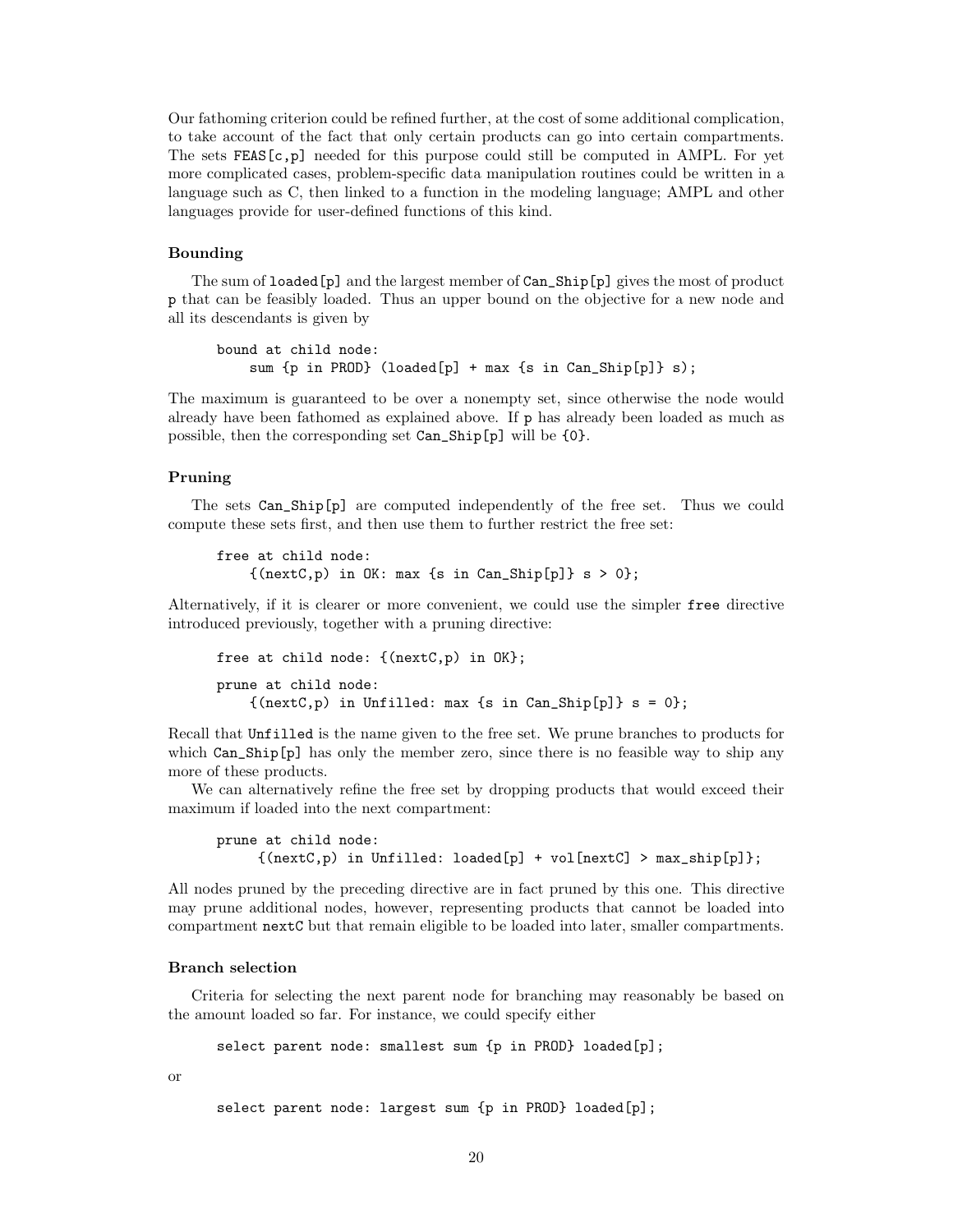The former gives a kind of breadth-first search, and the latter a depth-first search.

In selecting branches to child nodes, we might want to first consider those that load products that are highly constrained in the total that can be shipped. Then the selection directive would be

select child node: arg min  $\{(c,p)$  in Unfilled}  $(max\_ship[p] - min\_ship[p])$ ;

Another possibility is to favor products that still have a large shipment quantity unassigned:

select child node: arg max  $\{(c,p)$  in Unfilled}  $(\min\_{ship[p]} - \text{loaded[p]});$ 

Or, precedence might be given to products that have fewest shipment-size options remaining:

```
select child node:
     arg min {(c,p) in Unfilled} card {Can_Ship[p]};
```
Several of these could be used in sequence, each applying to the potential branches that are tied under the previous criteria. Here the modeling language shows its power in allowing many criteria to be formulated quickly and simply for testing.

# **6. Concluding Remarks**

There is no single best way of representing combinatorial optimization problems to computer systems. We begin this section by contrasting several approaches currently under investigation or development. We first address enhancements to algebraic modeling languages that may be achieved through translation to integer programs and through generalization of branch-and-bound procedures, and then consider alternative logic-based and network-based approaches.

To conclude, we summarize the advantages and disadvantages of the decision-set approach proposed in this paper, and indicate some directions for extension of this work.

#### **Translation to integer programs**

As we have remarked at several points in this paper, certain classes of combinatorial optimization problems have long been addressed by formulating them as integer linear programs. Algebraic modeling languages are ideal for representing these formulations, as illustrated in Figures 2–1 and 4–2.

One logical next step would be to automate the integer programming formulation process. The modeling language would first be extended to better represent combinatorial problems, perhaps by adding constructs such as the var\_set that we have proposed, and perhaps by extending the variety of expressions allowed in objectives and constraints. As an example of the latter, AMPL's existing or, card (set cardinality) and if ... then ... else operators can be used to write meaningful expressions for fixed costs,

```
minimize Total_Cost:
   sum {i in ORIG, j in DEST}
      (if sum {p \text{ in } PROD} Trans[i,j,p] > 0 then fcost[i,j]) + ...;
```
zero-or-minimum constraints,

```
subject to Truckload {i in ORIG, j in DEST}:
   sum {p \text{ in } PROD} Trans[i,j,p] = 0 or
   sum {p in PROD} Trans[i,j,p] >= minload;
```
and uniqueness restrictions: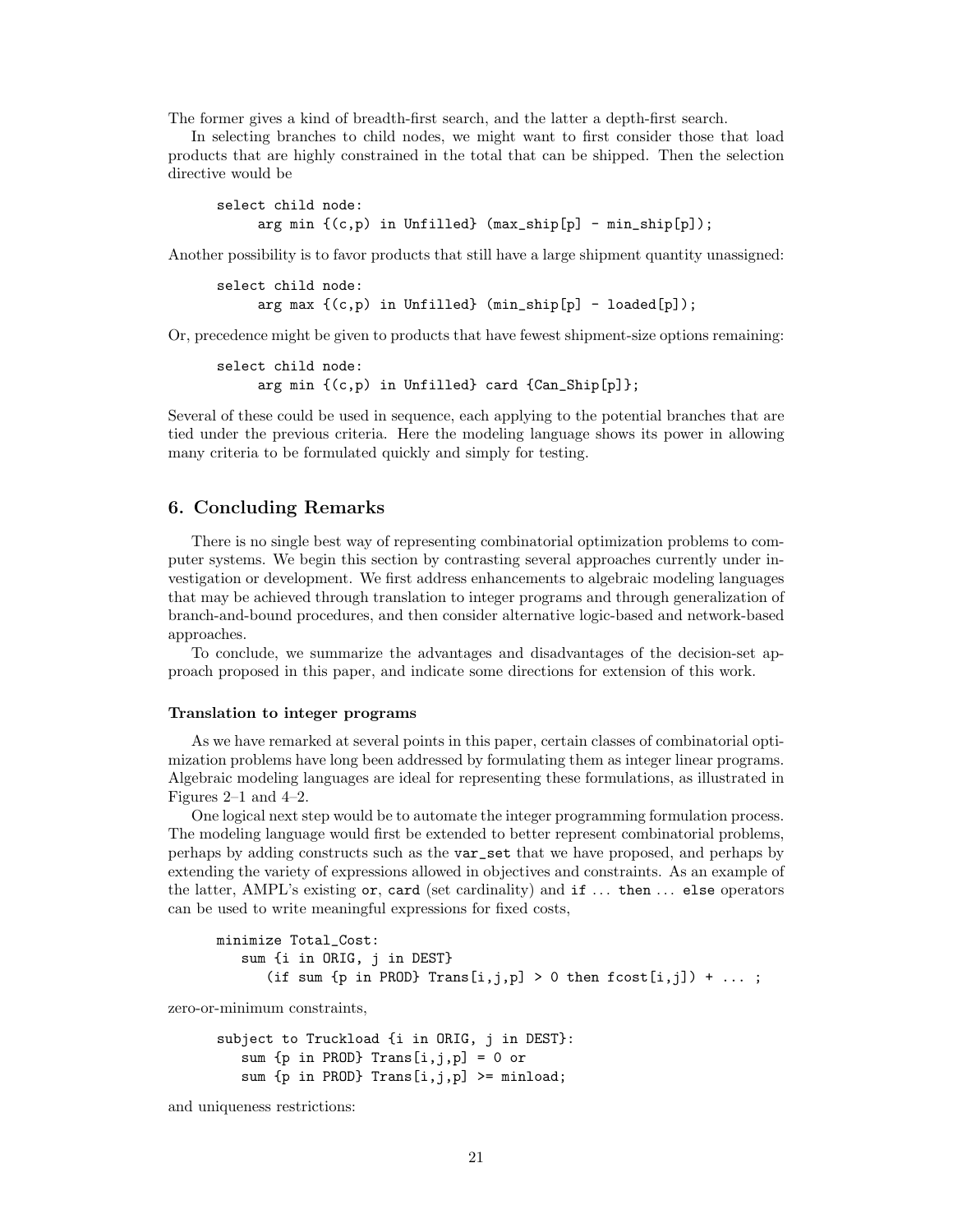subject to Unique\_Supplier {j in DEST, p in PROD}: card  $\{i$  in ORIG: Trans $[i,j,p] > 0\} \leq 1$ ;

The language translator would then be extended to convert problems using these kinds of expressions into problems in terms of integer decision variables. In effect, the translator would apply a variety of integer programming formulation "tricks" (as discussed for example in Chapter 24 of [2]) without the modeler having to know about them. Following the translation, any general-purpose branch-and-bound code could be used as a solver. (Some provision would also have to be made for translating the results back into the terms of the original model.)

This approach has been investigated by Greenberg  $[17, 18]$ , Hürlimann  $[24]$ , and Mitra et al. [37], and continues to be of considerable interest. It is not yet available within many of the most popular modeling languages, however, and appears to face at least two significant hurdles to wider adoption.

First, when any new type of combinatorial expression is allowed in objectives and constraints, the variety of new problems that can be expressed is likely to exceed the variety of problems that can be translated to integer programs. Some of the new problems will contain expressions too complex for the translator to sort out, while others will be found to admit no concise integer programming formulation at all. As a result, certain restrictions will have to be placed on modeling language extensions for combinatorial optimization. Greenberg's MODLER system, for example, permits logical logical constraints of the forms

IF binary condition THEN binary condition IF binary condition THEN activity bound condition

where the *binary condition* and *activity bound condition* are carefully restricted to ensure that a translation to algebraic constraints is always possible. Restrictions of these kinds have the advantage of ensuring that anything properly written in the language can be successfully translated, but also have the disadvantage of tending to appear arbitrary from the modeler's point of view. Especially for modelers unfamiliar with the the mathematics of the translation, these restrictions can make the language seem more complicated and less suitable as a general-purpose tool.

Second, any difficult combinatorial optimization problem has a range of different equivalent integer programming formulations, some of which are much better than others from the standpoint of solution time. The ability of a branch-and-bound code to return an optimal (or even near-optimal) solution may depend critically on the ability of the modeler to provide a "tight" formulation that gives good bounds at the nodes of the search tree. The ability of a modeling language translator to similarly provide a tight formulation is unproven. Certain principles can be seen clearly in individual cases, but their generalization for purposes of automatic translation remains a challenge.

#### **Generalization of branch-and-bound procedures**

As an alternative to translating combinatorial optimization problems into a form that standard branch-and-bound solvers require, one can consider generalizing the solvers to handle a broader variety of discrete constraints. The solvers can then directly support a more natural and general variety of expressions in algebraic modeling languages.

A few kinds of combinatorial restrictions on groups of variables, known as special ordered sets [1], have a long history of being accommodated by large-scale branch-and-bound codes [45]. Special ordered sets "of type 2" are employed to represent separable piecewise-linear functions, and hence can be supported by AMPL's piecewise-linear function notation [11]. Special ordered sets "of type 1" specify that at most one variable in a group may be nonzero. This restriction is harder to express in current algebraic languages, whose syntax does not naturally support statements about "at least one" or "exactly one" variable from a specified group. The AIMMS language [2] circumvents this difficulty by allowing a constraint in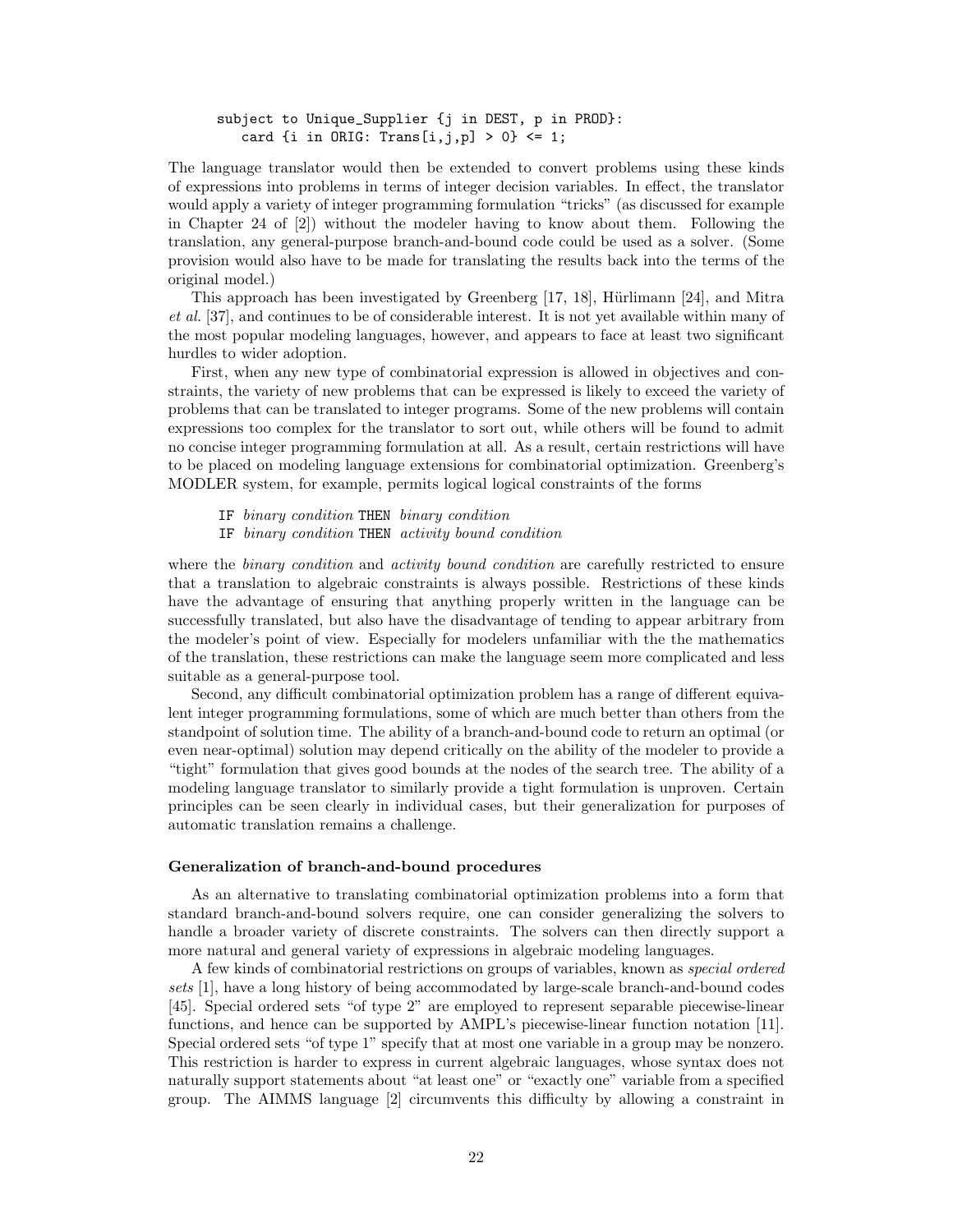nonnegative variables to be designated a SOS1 CONSTRAINT, in which case at most one variable appearing in that constraint is allowed to be positive.

The usefulness of special ordered sets suggests that they should be supported in algebraic modeling languages by a constraint syntax that expresses their intent directly. For example, the constraints Unique\_Supplier[j,p] above, employing the card function, represent special ordered sets of type 1. They could be made clearer, both to the modeler and to the solver, by introducing a new construct analogous to the exists and forall operators currently in AMPL:

```
subject to Unique_Supplier {j in DEST, p in PROD}:
   atmost1 {i in ORIG} (Trans[i,j,p] > 0);
```
A language translator might automatically identify this constraint as a special ordered set, requiring no special designation by the user, and involving no translation into algebraic constraints in terms of integer variables.

Such an approach need not stop at special ordered sets. Branch-and-bound procedures can be extended to directly handle of variety of other logical conditions in objectives and constraints. A generalization to zero-or-range constraints such as  $Truckload[i,j]$  above is described by Hansen and Hugé [19]. More broadly, many search procedures developed for constraint satisfaction and logic programming are known to have powerful analogues in the context of branch-and-bound, as elucidated by recent work of Hooker and others [20, 22, 21]. These generalizations can help to speed the branch-and-bound process, by enabling it to deal directly with a problem's essential combinatorial restrictions, rather than limiting it to constraints that the user is able to construct in terms of integer variables.

As long as modeling languages (or other optimization problem formats) tend to force the modeler to work in terms of integer variables, however, there is limited motivation to generalize branch-and-bound solvers to handle combinatorial constraints. At the same time, since few such generalizations are implemented in solvers, there is limited motivation to extend the constraint syntax of modeling languages. Newer solvers, constructed modularly to invite generalizations, may help to break this deadlock. MINTO [38] is designed specifically to encourage users to write their own branching and bounding routines; to a lesser degree, similar "user exit" or "callback" features can be found in other widely used packages such as OSL [23] and CPLEX [7].

A generalized branch-and-bound approach has the great advantage of bypassing difficulties associated with automatic translation to an integer program. There remains the other kind of difficulty discussed previously, that in making the corresponding generalizations to a modeling language, we can easily cause the variety of language expressions allowed to exceed the variety of expressions that a solver can handle. Using the atmost1 operator introduced above, for example, the modeler would expect to be able to formulate a related constraint,

```
subject to Unique_Supplier_All {j in DEST}:
   atmost1 {i in ORIG} (sum {p in PROD} Trans[i,j,p] > 0);
```
which however does not describe a special ordered set in the usual sense. In such situations, we can at least anticipate that the job of recognizing supported expressions may be pushed down from the language translation level to the solver level. As an example, independently of any solver, the AMPL translator could process the above constraint into its standard parsed output format. The driver linking any solver to AMPL would subsequently examine the parsed constraint to determine whether it was of a form that could be accommodated in the solver's branch-and-bound routines — much as current drivers for quadratic programming solvers check the parsed nonlinear objective to determine whether it represents a quadratic function. The modeling language itself would not have to be arbitrarily restricted in any way, and so would remain ready to support any more general forms that a solver might later be extended to handle.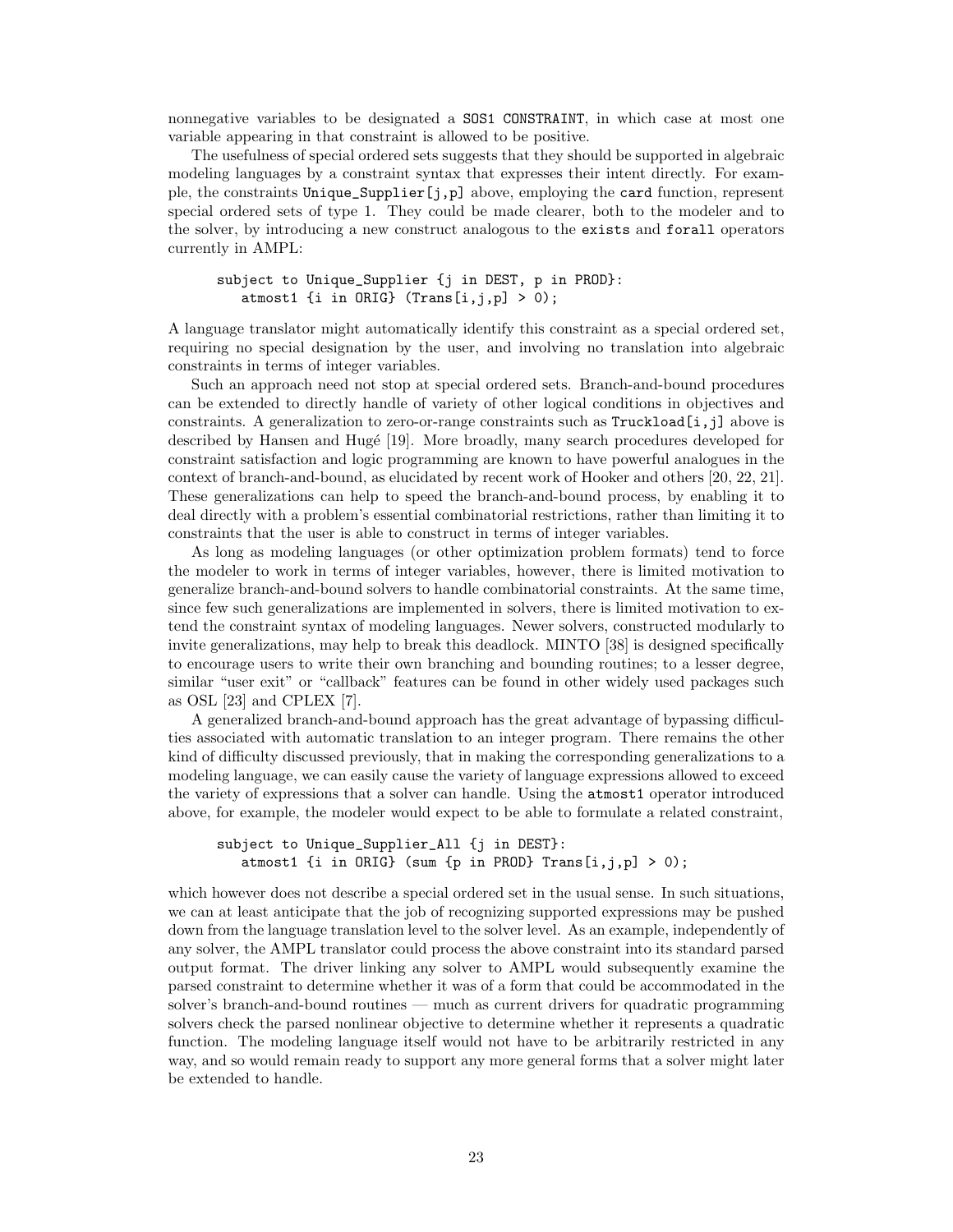#### **Logic-based languages**

Rather than continue to stretch algebraic modeling languages to better accommodate combinatorial optimization, one may consider alternative modeling languages that are designed specifically for the purpose of describing combinatorial or logical constraints. Indeed many such languages have been proposed, studied and implemented. Lauriere's ALICE [33], the most notable early work in this area, describes an optimization problem in terms of finding a best function of a certain kind, in a way that offers several parallels to our concept of a decision set; constraints are described through a variety of algebraic and logical forms. Work in this area has proceeded mainly within the field of artificial intelligence, by contrast to work on algebraic languages which his appeared mainly in the operations research literature.

Logic programming in particular has been extensively studied as an alternative to traditional mathematical programming systems for specifying and solving decision problems. In fact a logic programming language such as Prolog [44] is analogous, in several important respects, to an algebraic modeling language such as AMPL that has been extended to encompass decision sets. Both are declarative languages that can describe many combinatorial problems. Any problem expressed in either language can be solved, at least in principle, by a form of enumeration. When either is applied to problems of practical interest, however, no simple or explicit enumeration scheme can be relied upon to consistently find an answer in an acceptable amount of time.

In the context of the CHIP project, Van Hentenryck [46] has designed extensions to Prolog that are similar in general intent to our proposed AMPL enumeration directives. His extensions allow powerful search strategies to be introduced, and greatly simplify the description of search rules that are specific to individual problem classes. Additional extensions facilitate the description of constraints and objectives natural to combinatorial optimization problems.

An implementation of CHIP has been successfully applied to a variety of hard combinatorial optimization problems [8, 47]. Logic programming for combinatorial optimization continues to be an active area of research, with notable related work including Colmerauer's Prolog III [6], and McAloon and Tretkoff's 2LP [35].

For combinatorial optimization problems that are directly concerned with numerical decision variables, algebraic modeling languages offer a natural form of expression based on familiar mathematical notation, while logic programming languages often have the disadvantage of requiring a substantial re-thinking and translation. For other kinds of combinatorial optimization problems, however, the conversion to decision variables can be awkward, with the result that the logic programming approach has advantages both in naturalness of expression and in speed of solution. The ideas presented in this paper can be regarded as a way of generalizing algebraic modeling languages so that their advantages extend to a broader range of combinatorial optimization problems.

#### **Network-based optimization**

Network-based systems are motivated by the great variety of combinatorial optimization problems defined (like our budgeted traveling salesman example) in terms of some collection of nodes (cities) and arcs (links). These systems dispense with any constraint expression language, employing instead a collection of standard symbols — such as the netforms of Glover, Klingman and Philips  $[15, 16]$  — for describing network structure and attributes. Recent implementations such as Steiger, Sharda and Leclaire's GIN [42, 43], Ogryczak, Studziński and Zorychta's DINAS/EDINET [39, 40], Chesapeake Decision Sciences' MIMI/G [5], McBride's NETSYS [36], Jones's NETWORKS [28, 25, 26, 27], and Kendrick's PTS [30, 31] can thus offer intuitive graphical interfaces for the solution of combinatorial optimization problems on networks.

Typically, the graphical interface is employed to set up a display of the nodes and arcs, and to enter their fundamental attributes such as demands and requirements. The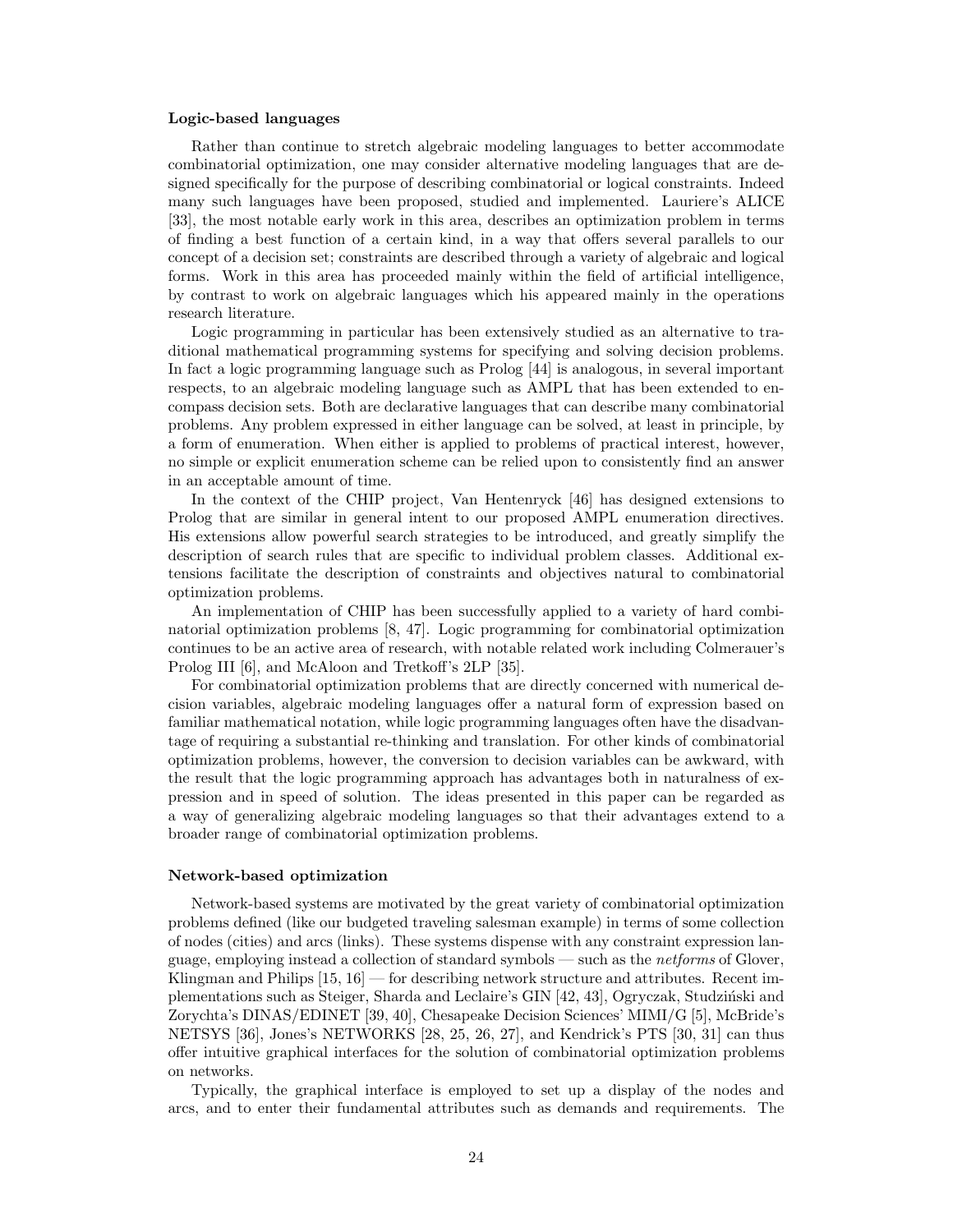modeler then selects from a menu of minimum-cost flow, optimal design, routing, and other combinatorial problems for which the system has built-in algorithms. The network display is automatically updated to represent the optimal solution, and in some cases also the progress of the algorithm.

These systems completely avoid the difficulties of describing combinatorial optimization problems in algebraic terms. In many respects their designs are analogous to those of successful statistical systems, with network diagrams being the counterpart of data series.

The main drawback of these systems is their limitation to whatever problem types have been built in. Current implementations have tended to concentrate on minimum-cost flow, shortest path, and maximum flow problems. These are relatively easy to describe in any algebraic modeling language, however, and are especially easy to describe in languages (like AMPL and AIMMS) that offer the option of defining variables and constraints through node and arc declarations [2, 11]. Possibly the best features of algebraic and network-based representations could be combined into a single design, as proposed for example by Jones and D'Souza [29].

#### **Decision sets in algebraic modeling languages**

Our examples from previous sections suggest that algebraic modeling languages have several strengths for the specification of combinatorial optimization problems. Most notably,

- A modeling language's facilities for describing sets, parameters and indexing are valuable in discrete optimization just as in continuous optimization.
- The set notation of a modeling language is well suited to describing a variety of discrete decisions that involve choosing some kind of subset.
- The algebraic expressions of a modeling language are well suited to describing sets and values that control bounding, fathoming and branching in an implicit enumeration scheme.

We have proposed to take advantage of these strengths by introducing the concept of *decision* sets into algebraic modeling languages. Our illustrations have shown — through introduction of the var\_set construct — how decision sets can enable an algebraic language to express a broader range of combinatorial optimization problems, and to express such problems more naturally.

To the extent that this approach involves an extension of a modeling language's expressions, it has something in common with the algebraic language approaches described earlier in this section. Yet it also differs substantially, through its introduction of supplementary directives to guide an implicit enumeration of the decision set. By providing these directives, it relies less than other approaches on the ability of model translators or solvers to recognize and exploit combinatorial structures automatically. At the same time, it relies more on the modeler's ability to describe bounds, branching priorities and other rules relevant to a particular problem.

We have argued throughout this paper that the combination of decision sets with enumeration directives has the potential to successfully address a particularly wide variety of combinatorial optimization problems. This approach is also subject to some drawbacks that may limit its applicability, however, as our examples have also shown.

At the least, a significant degree of analysis will be needed to determine how a given discrete optimization problem can be accommodated using our ideas. The initial work of constructing a model is not at issue, since a formulation in terms of a decision set is often shorter and closer to the modeler's original idea than one in terms of decision variables. Further study will usually be necessary, however, to determine what enumeration directives are appropriate, and how they can be written in the modeling language. The work of constructing and testing directives will require considerably more talent on the part of the modeler than, say, the formulation of typical linear constraints.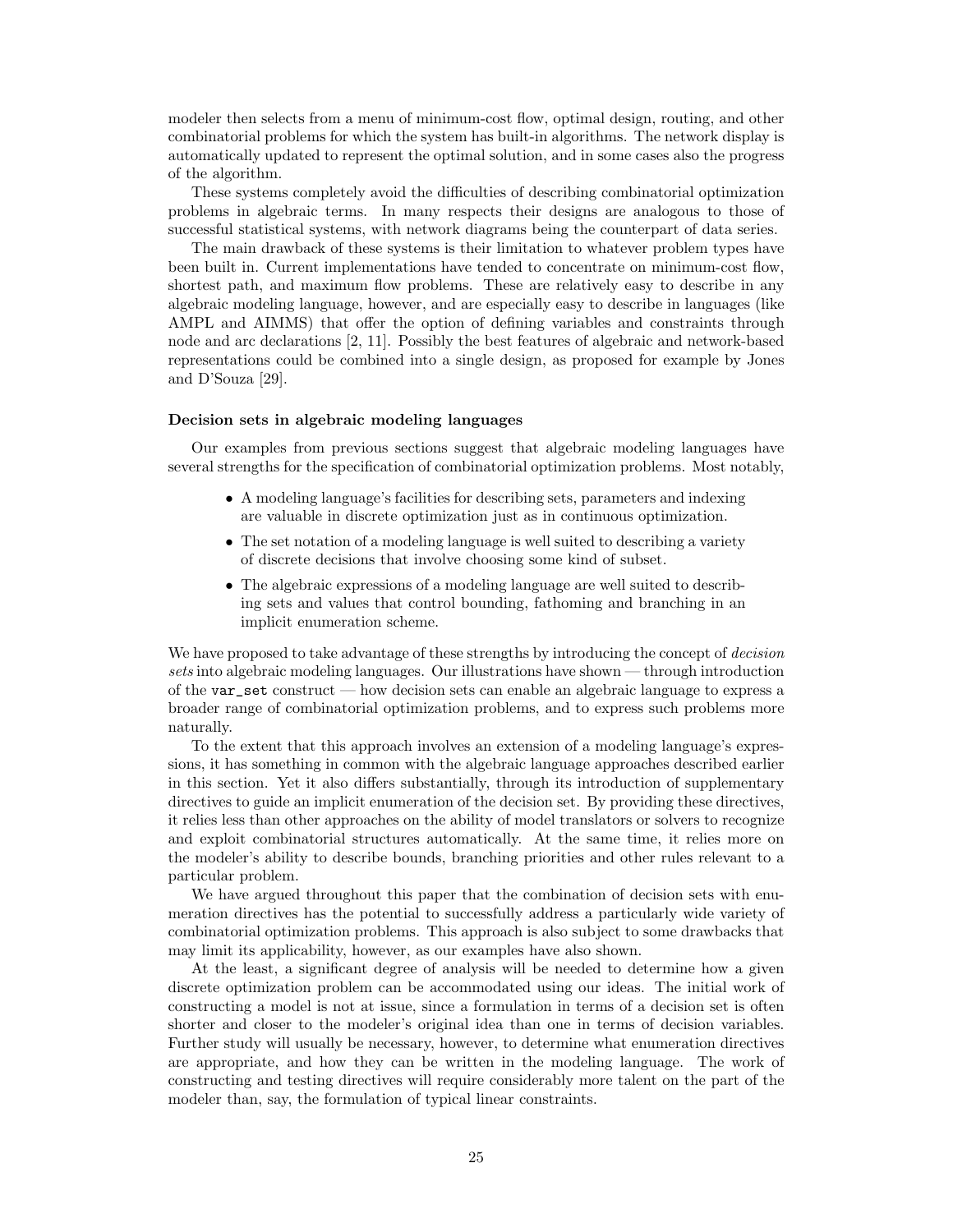There are also limits to the variety of implicit enumeration criteria that can be expressed through algebraic directives. Tighter bounds and stronger fathoming rules, in particular, are likely to involve subsidiary computations that cannot be characterized by purely declarative statements such as we have used in our examples for this paper. These computations will require the use of procedural statements, such as repeat, if and break in the AMPL command language [12] or their counterparts in the AIMMS [2] and GAMS [4] languages. Because these are interpreted languages that have been designed and implemented with an emphasis on generality and flexibility of the set and parameter expressions — rather than on speed of execution — computations are likely to be much slower than for identical bounds and rules implemented in C or another compiled language. AMPL's user-defined functions may help to circumvent this problem, by allowing statements in AMPL to call the user's compiled procedures, but at the cost of requiring the user to work in C as well as in the modeling language. Alternatively, following the lead of many database management systems, mathematical programming systems may introduce optional compilers for their languages.

In light of these observations, the approach proposed in this paper can be seen as offering both the advantages and disadvantages of using general-purpose rather than customdesigned optimization tools. A language custom-designed for budgeted traveling salesman or for bulk material loading problems would be easier to work with, but would require a greater initial investment relative to the range of problems covered. Similarly, an implicit enumeration algorithm custom-developed for one of these problems would be more efficient, but would require that a considerable expenditure in programming, debugging and maintenance be devoted to a restricted problem class.

An algebraic modeling language is thus likely to be most attractive for combinatorial optimization where a large investment is not immediately desirable. Examples include the solution of discrete problems whose size and complexity are modest, and the prototyping of branch-and-bound schemes for applications that cannot yet justify a commitment to more specialized software. The teaching of computational discrete optimization is another attractive prospective use.

We conclude by observing that our analysis has concentrated on the case of a single decision set (or var\_set), and on certain ways of enumerating subsets. A variety of issues thus remain for study, including:

- Enumeration of more than one decision set in the same model.
- Formulation in terms of a decision set together with numerical-valued variables, either continuous or discrete.
- Specification of continuous linear programs or other subproblems to be solved for bounding information at each node.
- Extension of the decision set concept to sequences that may include several copies of a member.

Resolution of these matters will require further study of the principles underlying implicit enumeration, as well as further extensions to the proposed modeling language directives.

#### **Acknowledgements**

This work has been supported by the Koninklijke/Shell-Laboratorium, Amsterdam, The Netherlands. Additional support has been provided through National Science Foundation grants DDM-8908818 and DMI-9414487.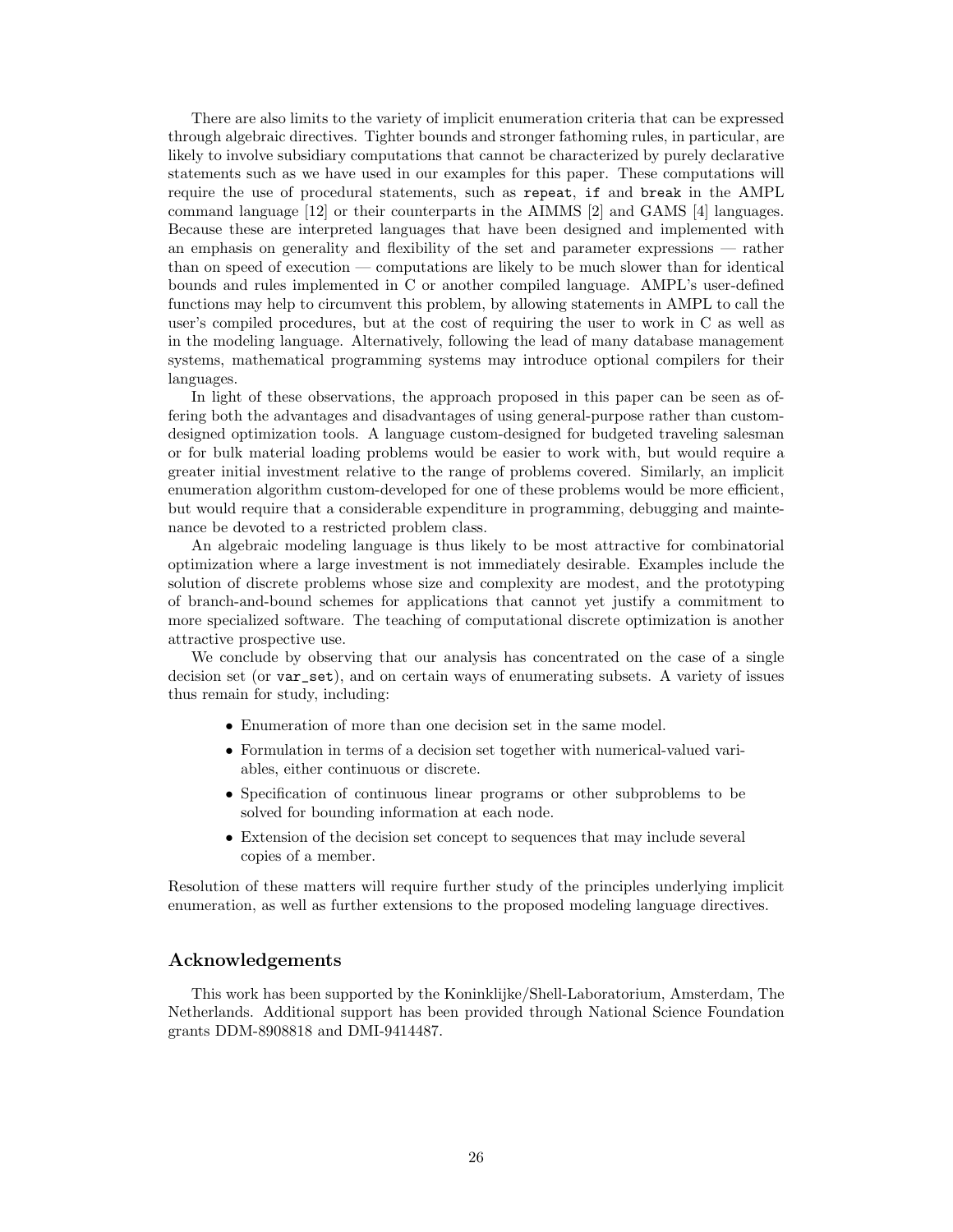## **References**

- [1] E.M.L. Beale and J.A. Tomlin, Special Facilities in a General Mathematical Programming System for Non-Convex Problems Using Ordered Sets of Variables. In J. Lawrence, ed., *OR 69: Proceedings of the Fifth International Conference on Operational Research,* Tavistock Publications, London (1970) 447–454.
- [2] J.J. Bisschop and R. Entriken, *AIMMS: The Modeling System.* Paragon Decision Technology, Haarlem, The Netherlands (1993).
- [3] J.J. Bisschop and A. Meeraus, On the Development of a General Algebraic Modeling System in a Strategic Planning Environment. *Mathematical Programming Study* **20** (1982) 1–29.
- [4] A. Brooke, D. Kendrick and A. Meeraus, *GAMS: A User's Guide, Release 2.25.* Boyd & Fraser/The Scientific Press, Danvers, MA (1992).
- [5] Chesapeake Decision Sciences, *MIMI/LP User's Manual.* New Providence, NJ (1992).
- [6] A. Colmerauer, An Introduction to Prolog III. *Communications of the ACM* **33** (1990) 69–90.
- [7] CPLEX OPTIMIZATION, INC., *Using the CPLEX Callable Library*, version 3.0. Incline Village, NV (1994).
- [8] M. DINCBAS, H. SIMONIS and P. VAN HENTENRYCK, Solving Large Combinatorial Problems in Logic Programming. *Journal of Logic Programming* **8** (1990) 75–93.
- [9] S.P. Dirkse, Robust Solution of Mixed Complementarity Problems. Mathematical Programming Technical Report 94-12, University of Wisconsin, Madison (1994).
- [10] S.P. Dirkse, M.C. Ferris, P.V. Preckel and T. Rutherford, The GAMS Callable Program Library for Variational and Complementarity Solvers. Mathematical Programming Technical Report 94-07, University of Wisconsin, Madison (1994).
- [11] R. Fourer and D.M. Gay, Expressing Special Structures in an Algebraic Modeling Language for Mathematical Programming. Technical Report 91-01, Department of Industrial Engineering and Management Sciences, Northwestern University, Evanston, IL (1991); forthcoming in *ORSA Journal on Computing.*
- [12] R. Fourer and D.M. Gay, Integrating Programming Features with an Algebraic Modeling Language for Optimization. RD17.3, 15th International Symposium on Mathematical Programming, Ann Arbor (1994); also MC27.1, ORSA/TIMS Joint National Meeting, Detroit (1994).
- [13] R. Fourer, D.M. Gay and B.W. Kernighan, A Modeling Language for Mathematical Programming. *Management Science* **36** (1990) 519–554.
- [14] R. Fourer, D.M. Gay and B.W. Kernighan, *AMPL: A Modeling Language for Mathematical Programming.* Boyd & Fraser/The Scientific Press, Danvers, MA (1992).
- [15] F. Glover, D. Klingman and N.V. Phillips, Netform Modeling and Applications. *Interfaces* **20:**4 (1990) 7–27.
- [16] F. Glover, D. Klingman and N.V. Phillips, *Network Models in Optimization and Their Applications in Practice.* John Wiley & Sons, New York (1992).
- [17] H.J. Greenberg, MODLER: Modeling by Object-Driven Linear Elemental Relations. *Annals of Operations Research* **38** (1992) 239–280.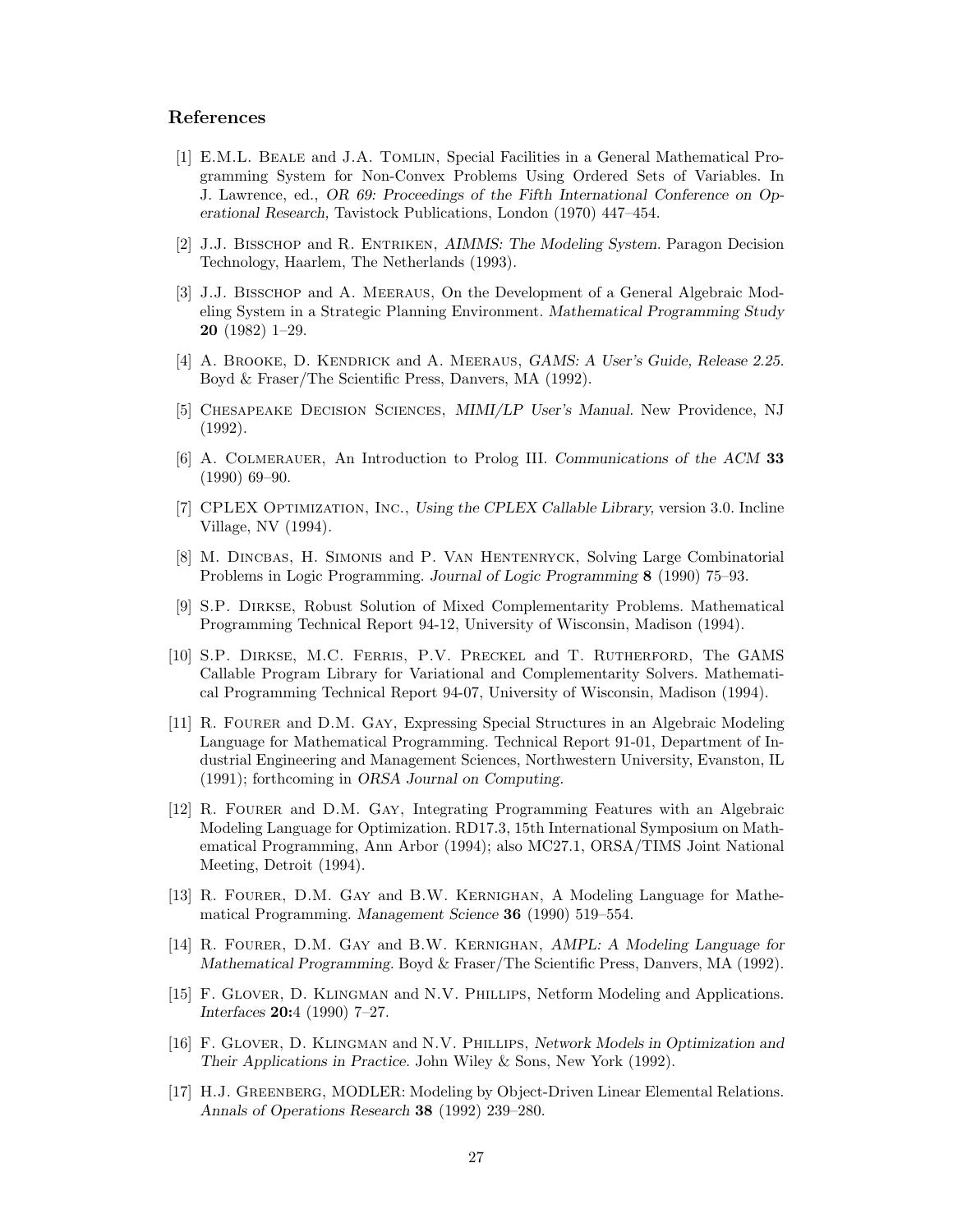- [18] H.J. Greenberg, *Modeling by Object-Driven Linear Elemental Relations: A User's Guide for MODLER.* Kluwer Academic Publishers, Boston, MA (1993).
- [19] P. HANSEN and J. HUGÉ, Implicit Treatment of "Zero or Range" Constraints in a Model for Minimum Cost Foundry Alloys. *Management Science* **35** (1989) 367–371.
- [20] F. Harche, J.N. Hooker and G.L. Thompson, A Computational Study of Satisfiability Algorithms for Propositional Logic. *ORSA Journal on Computing* **6** (1994) 423–435.
- [21] J.N. Hooker, Logic-Based Methods for Optimization. *Operations Research Society of America Computer Science Technical Section Newsletter* **15:**2 (1994) 4–11.
- [22] J.N. Hooker, H. Yan, I.E. Grossmann and R. Raman, Logic Cuts for Processing Networks with Fixed Costs. *Computers and Operations Research* **21** (1994) 265–279.
- [23] M.S. Hung, W.O. Rom and A.D. Waren, *Optimization with IBM OSL.* Boyd & Fraser Publishing Company, Danvers, MA (1994).
- [24] T. HÜRLIMANN, IP, MIP and Logical Modeling using LPL. Working Paper No. 205, Institute of Informatics, University of Fribourg (March 1994, updated November 1994).
- [25] C.V. Jones, An Introduction to Graph-Based Modeling Systems, Part I: Overview. *ORSA Journal on Computing* **2** (1990) 136–151.
- [26] C.V. Jones, An Introduction to Graph-Based Modeling Systems, Part II: Graph Grammars and the Implementation. *ORSA Journal on Computing* **3** (1991) 180–206.
- [27] C.V. Jones, Attributed Graphs, Graph-Grammars and Structured Modeling. *Annals of Operations Research* **38** (1992) 281–324.
- [28] C.V. Jones, An Integrated Modeling Environment Based on Attributed Graphs and Graph-Grammars. *Decision Support Systems* **10** (1993) 255–275.
- [29] C.V. Jones and K. D'Souza, Graph-Grammars for Minimum Cost Network Flow Modeling. Technical Report, Faculty of Business Administration, Simon Fraser University, Burnaby, BC (1992).
- [30] D.A. KENDRICK, Parallel Model Representations. *Expert Systems With Applications* **1** (1990) 383–389.
- [31] D.A. KENDRICK, A Graphical Interface for Production and Transportation System Modeling: PTS. *Computer Science in Economics and Management* **4** (1991) 229–236.
- [32] B. Kristjansson, *MPL Modelling System User Manual,* Version 2.8. Maximal Software Inc., Arlington, VA (1993).
- [33] Jean-Louis Lauriere, A Language and a Program for Stating and Solving Combinatorial Problems. *Artificial Intelligence* **10** (1978) 29–127.
- [34] Lindo Systems Inc., *LINGO Optimization Modeling Language.* Chicago, IL (1994).
- [35] K. MCALOON and C. TRETKOFF, 2LP: Linear Programming and Logic Programming. In V. Saraswat and P. Van Hentenryck, eds., *Principles and Practice of Constraint Programming,* The MIT Press, Cambridge, MA (1995) 99–114.
- [36] R.D. McBRIDE, NETSYS A Generalized Network Modeling System. Technical Report, University of Southern California, Los Angeles, CA (1988).